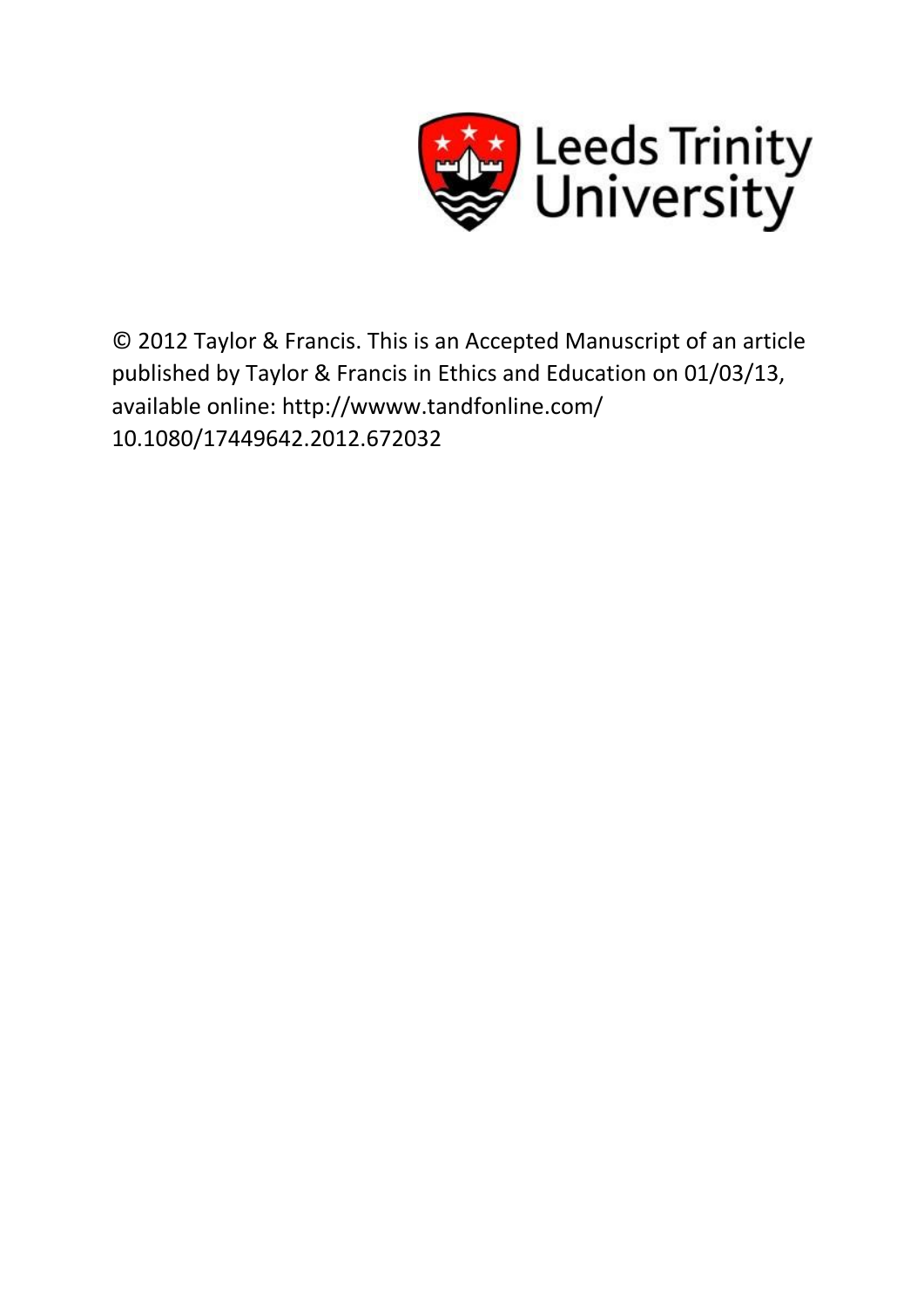Conversations: Risk, Passion and Frank Speaking in Education

# Amanda Fulford

*Department of Secondary Education, Leeds Trinity University College, Leeds, United Kingdom* 

*a.fulford@leedstrinity.ac.uk*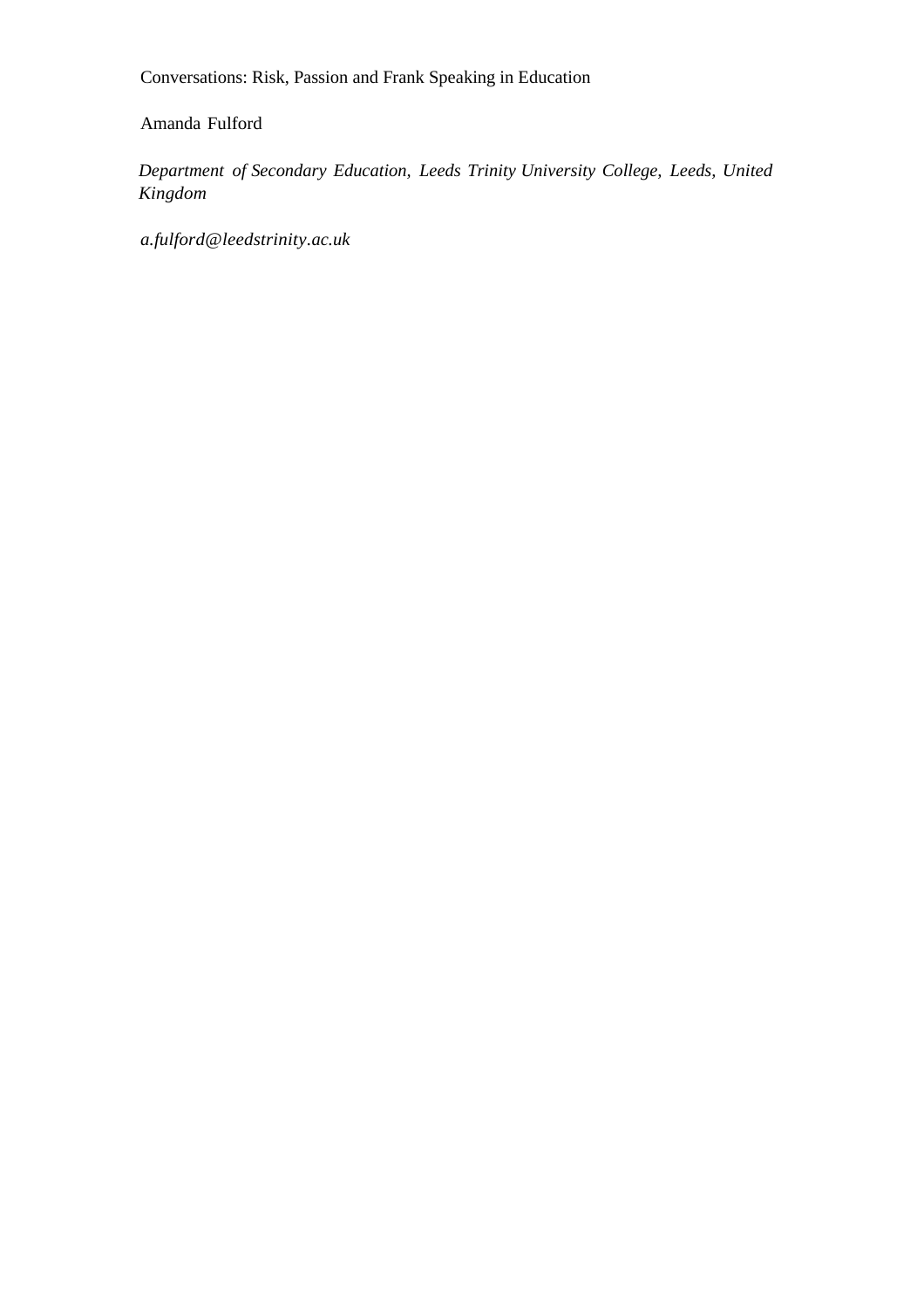#### ABSTRACT

This paper considers conversations in and about education. To focus the discussion it uses the scenario of a conversation between a trainee teacher and her mentor reflecting together on a lesson that the trainee has just taught. I begin by outlining the notion of reflective practice as popularised by Donald Schön, and show how, in the scenario, the reflective practice conversation leads to talk characterised by recourse to particular dominant discourses within education, and how this in turn can lead to a certain voicelessness. I then consider what the possibilities for the reflective practice conversation might be, looking first at the Greek notion of *parrhēsia* and how this has been discussed in the work of Michel Foucault in contrast to other forms of talk such as rhetoric or chattering. I argue that, whilst the *parrhēsiastic* conversation may allow for the exploration of the relationships (between the mentor and the trainee, each participant and their words and a relationship of care for the self), such possibilities are fraught with difficulty. I then move to consider how such relationships might be developed through recognising the expressive aspects of language emphasised in Stanley Cavell's notion of passionate utterance. I first trace the development of Cavell's thought through John Austin's contrast in language between the constative and the performative. I then illustrate the idea of passionate utterance from the films Cavell describes as the 'Hollywood comedies of remarriage', and argue that the passionate utterance opens up opportunities for the kind of conversation in education that is itself educative.

**Keywords:** conversation; flattery; rhetoric; *parrhēsia*; performative, passionate utterance

 $\mathfrak{D}$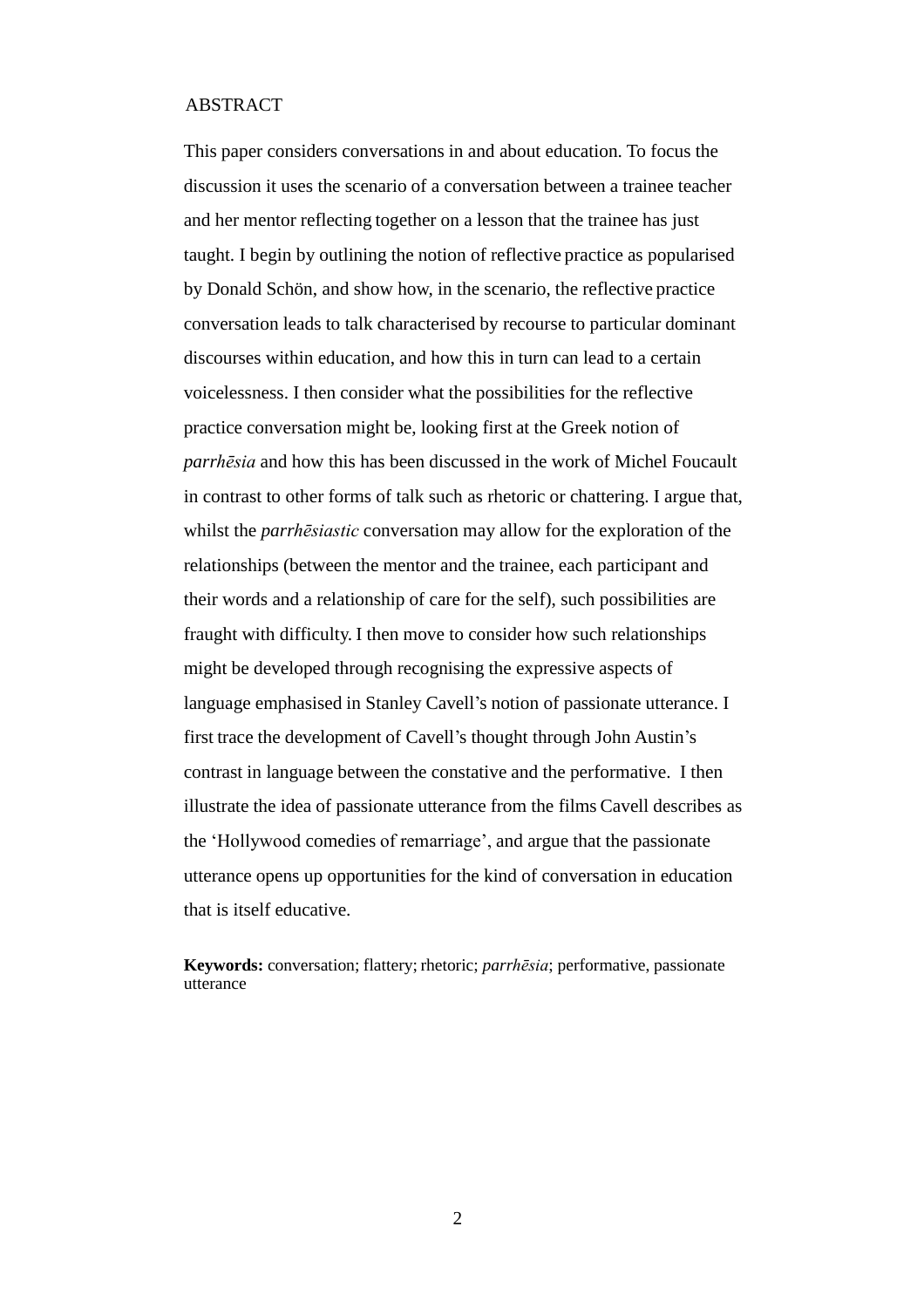# **Conversations: risk, passion and frank speaking in education**

### **Scenario**

**Teacher:** Well, you're nearing the end of this teaching placement, and you've built a good relationship with this class over the half-term; how did you feel that lesson went?

**Trainee:** Yeah, fine. I've thought a lot about the conversation we had after my last observation. I know you said then I needed to be using more self-assessment and peer-assessment in my teaching, so I tried to do that today. So I should have better evidence now to show I'm meeting the part of the teaching standards on assessment, shouldn't I?

**Teacher:** Well, yes, that's good, but you shouldn't be restricting this to just one lesson, otherwise it all looks a bit 'ad hoc'. You will need to show that you can use different types of assessment in all your lessons, across a whole topic that you're teaching, for example, or in your plans for a whole term. When you've qualified and get a job in a school, your Head of Department will want to see the evidence of this in your planning documentation, and, of course,  $OfSTED<sup>1</sup>$  will be looking to see that you're competent in this too – that way you'll get the higher grades.

**Trainee:** I know, yeah. Sorry. I do think it's a really good idea – trying out something new, you know. I was meaning to change some of my lesson plans for next term, to include peer-assessment with this class every week. But I was asked to do some afterschool revision classes over the last couple of weeks and was really pushed with time for getting the planning finished. I have thought about it, just not written up the plans.

**Teacher:** It sounds as if you've got things in hand, then. I've talked to the school and they seem happy with the progress you're making with things generally. It sounds as if you should get a good report at the end of this placement.

**Trainee:** I'm a bit worried about jobs, though, for when I've finished – there don't seem to be many being advertised yet. I really want to get the best grades to improve my chances, especially if there's lots of competition. Do you think I've got a chance of getting a grade of outstanding overall?

**Teacher:** Well, it is important you keep things going in the right direction. Don't be thinking too much about jobs yet, just focus on building on your strengths and look

<sup>\*</sup>Email: [a.fulford@leedstrinity.ac.uk](mailto:a.fulford@leedstrinity.ac.uk)

<sup>&</sup>lt;sup>1</sup> The Office for Standards in Education, Children's Services and Skills – the regulatory and inspectorate body for England. OfSTED conduct periodic inspections of schools in England, grade school provision and report publicly on their findings.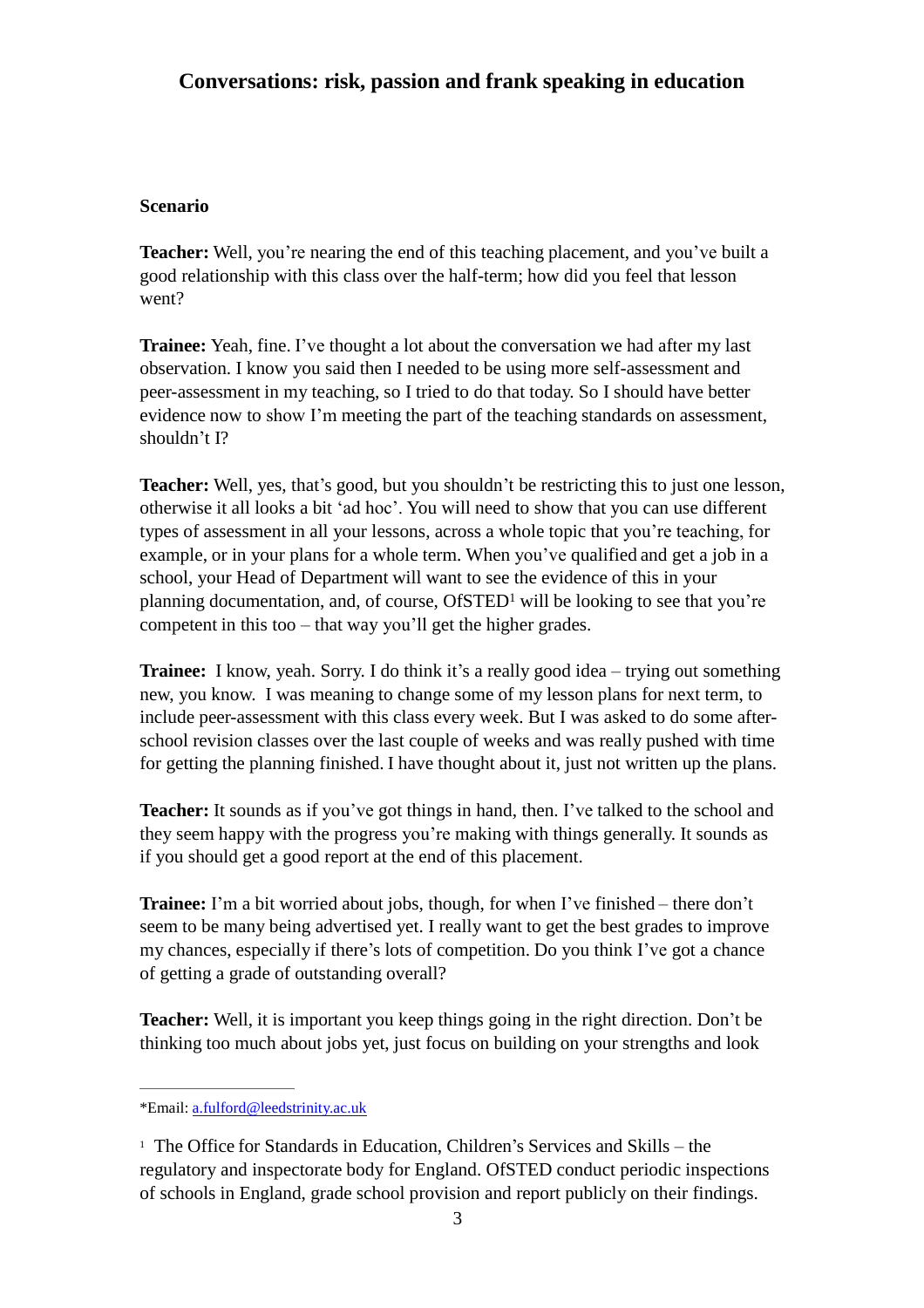carefully at the feedback I'm giving you, particularly around assessment. That's a really big focus for schools at the moment-it's all about being able to show that the kids are learning. How do they know that they've understood something, and how do you know? So your lesson today was ok, but you've still got next term to develop this aspect of your teaching, and you've obviously got to be observed again, so we'll see.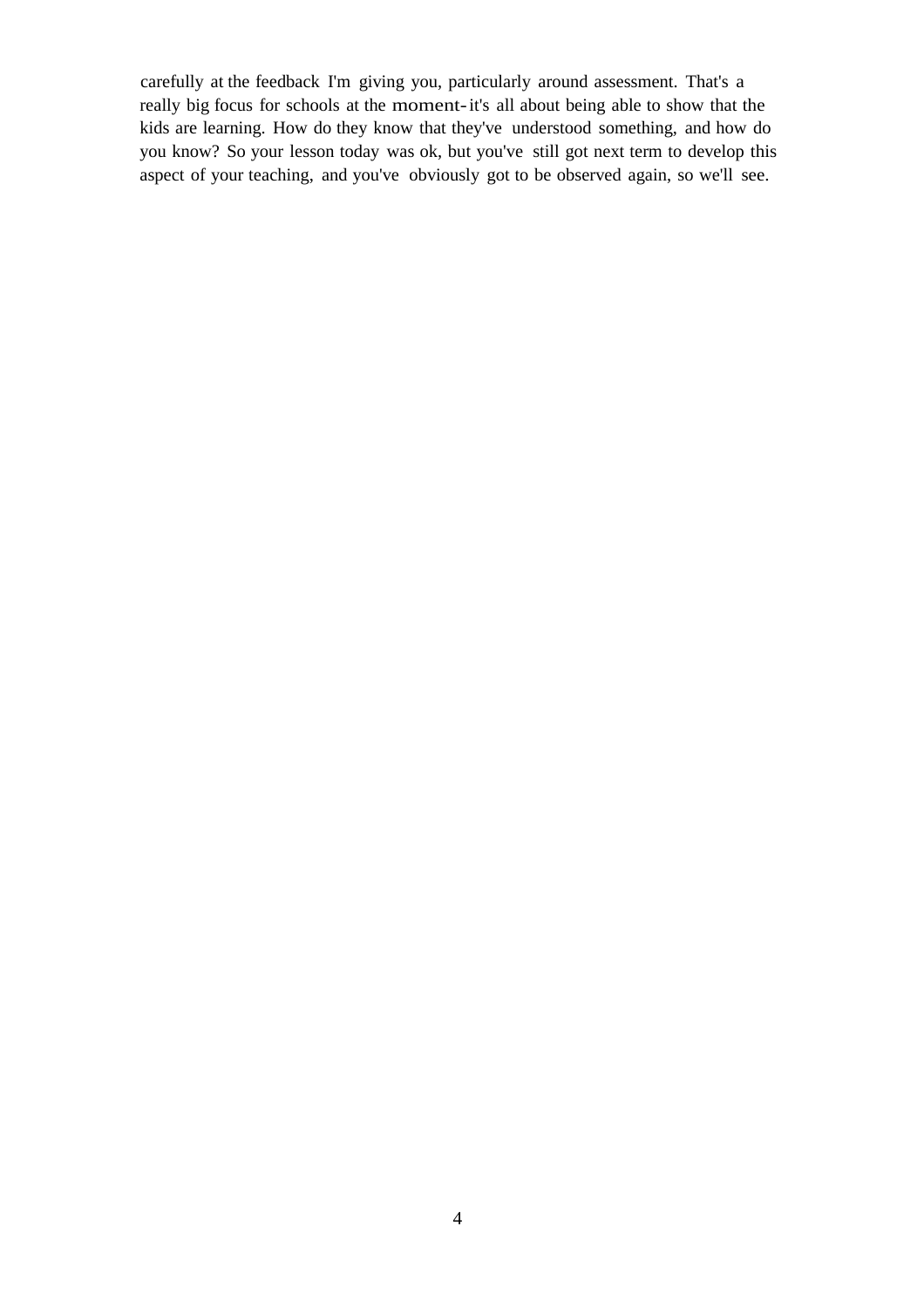#### **Conversations and Voicelessness**

All kinds of conversation take place in education: some are themselves a form of education - we only to have took to Socratic dialogue to see this. The scenario that begins this paper, however, is from the context of initial teacher training. It is typical of the kind of conversation that takes place between a trainee teacher and a more experienced and qualified colleague/mentor who has observed the trainee delivering a lesson, and is giving feedback<sup>2</sup>. It raises two interesting questions: first, what is going on in this type of conversation, and second, how could things be different in a conversation about the practice of teaching? These questions are rather broad, so let me expand on them briefly. When I ask 'What is going on in this type of conversation?'I am not wishing to subject the language to the kind of discourse analysis that is common in, say, James Paul Gee's work (2005). Whilst this might be interesting in studying how individuals enact specific social identities, my interest is rather in the forces that are at play in the conversation, in what we might call its emotional dynamics.

But to consider how things could be different in a conversation about the practice of teaching requires that we give attention to the purpose of the conversation. Here, the teacher's intention is to start a dialogue that enables the trainee to engage with her feedback through a process of 'reflective practice'. Now widely promoted as

<sup>&</sup>lt;sup>2</sup> For clarity, the term 'teacher' will be used throughout this paper to denote the experienced colleague/mentor who has formally observed the lesson, and who gives feedback, and 'trainee'to denote the individual who has been observed.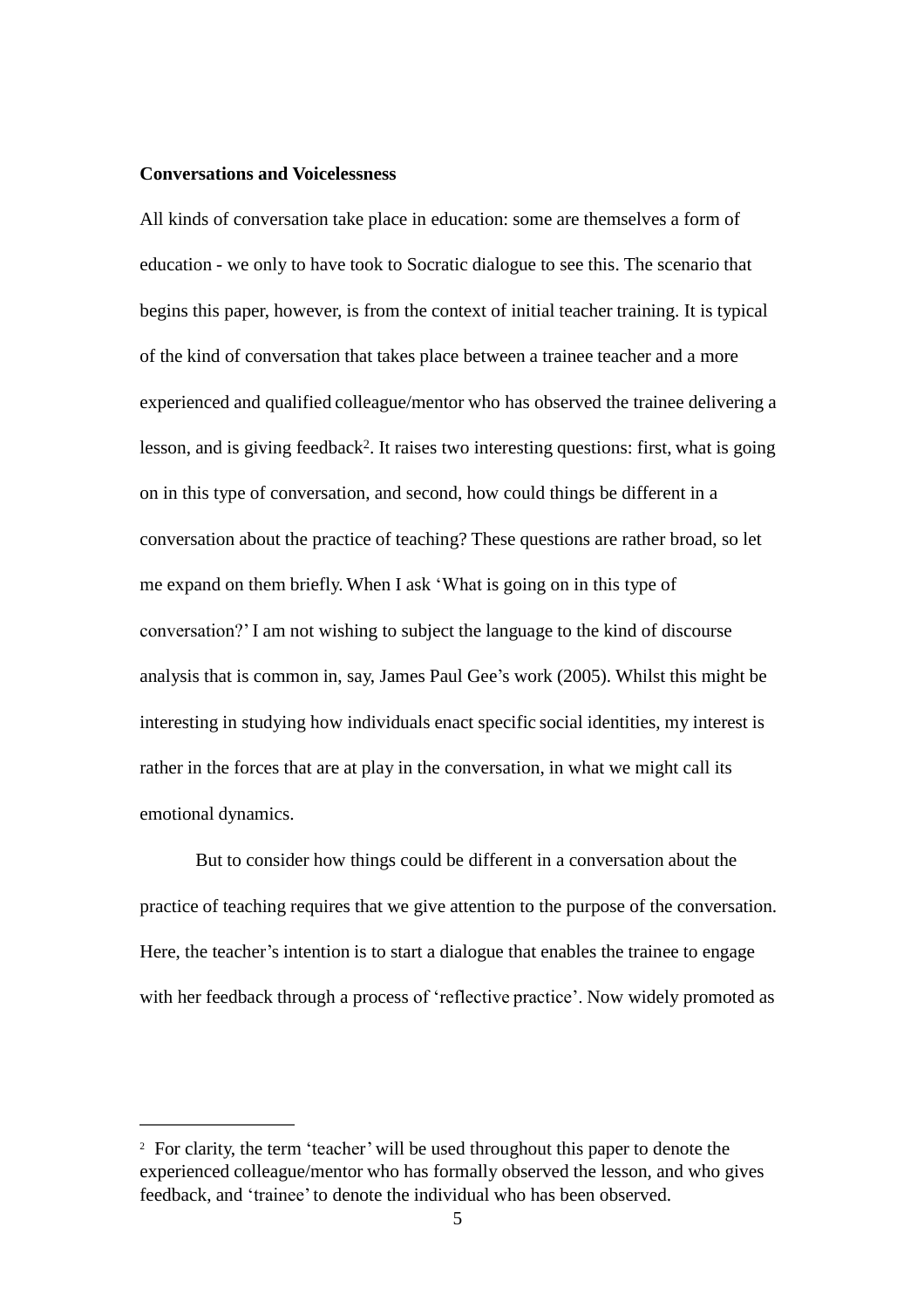a means of improving teaching and learning in a range of professional settings<sup>3</sup>, reflective practice is often traced to the work of Donald Schön (1987, 1991). In promoting his 'epistemology of practice'(1991, viii), Schön shows how professionals characteristically reflect in and on action, both during and after practice, and in this way make sense of their work.

The impact of Schön's thinking has been significant<sup>4</sup>. But reflective practice, in its many iterations, tends to be at risk of being hijacked by instrumentalism (Bradbury et al. 2010). In education, it often equates to mere description of what happened in a class or to a regurgitation of standard responses. This is perhaps not unsurprising in an age of increasing regulation, managerialism and accountability. Given such constraints, the focus on the technical aspects of classroom practice (on planning, classroom management and the like), seem inevitable. This 'standards-rich' discourse is indicative of the ways in which both the teacher and the trainee (in the scenario) think, and of the power of certain discourses to authorise such thinking. It is as if the use of certain quasi-technical terminology has a stifling effect. This is not to say that some kind of technical vocabulary is wholly inappropriate for describing practices in education, but to draw attention to where the extent of this, and the aura of prestige and of professional expertise that it brings to mind, gets in the way of other kinds of thinking, or talking. Furthermore, where there is an ineluctable link between reflective practice and assessment, there is a tendency for the teacher to restrict her conversation with trainees to issues relating to the achievement of the all-important

<sup>&</sup>lt;sup>3</sup> See, for example, the work of Mann et al. 2009 on reflective practice in the health professions.

<sup>&</sup>lt;sup>4</sup> It has not, though, been without its critics. Some have questioned how the notion of reflective practice addresses praxis (see for example Usher et al. 1997). Schön's idea of reflective practice has been subsequently developed, particularly in relation to health and related professions: see the work of Johns (1995) and Rolfe et al. (2001).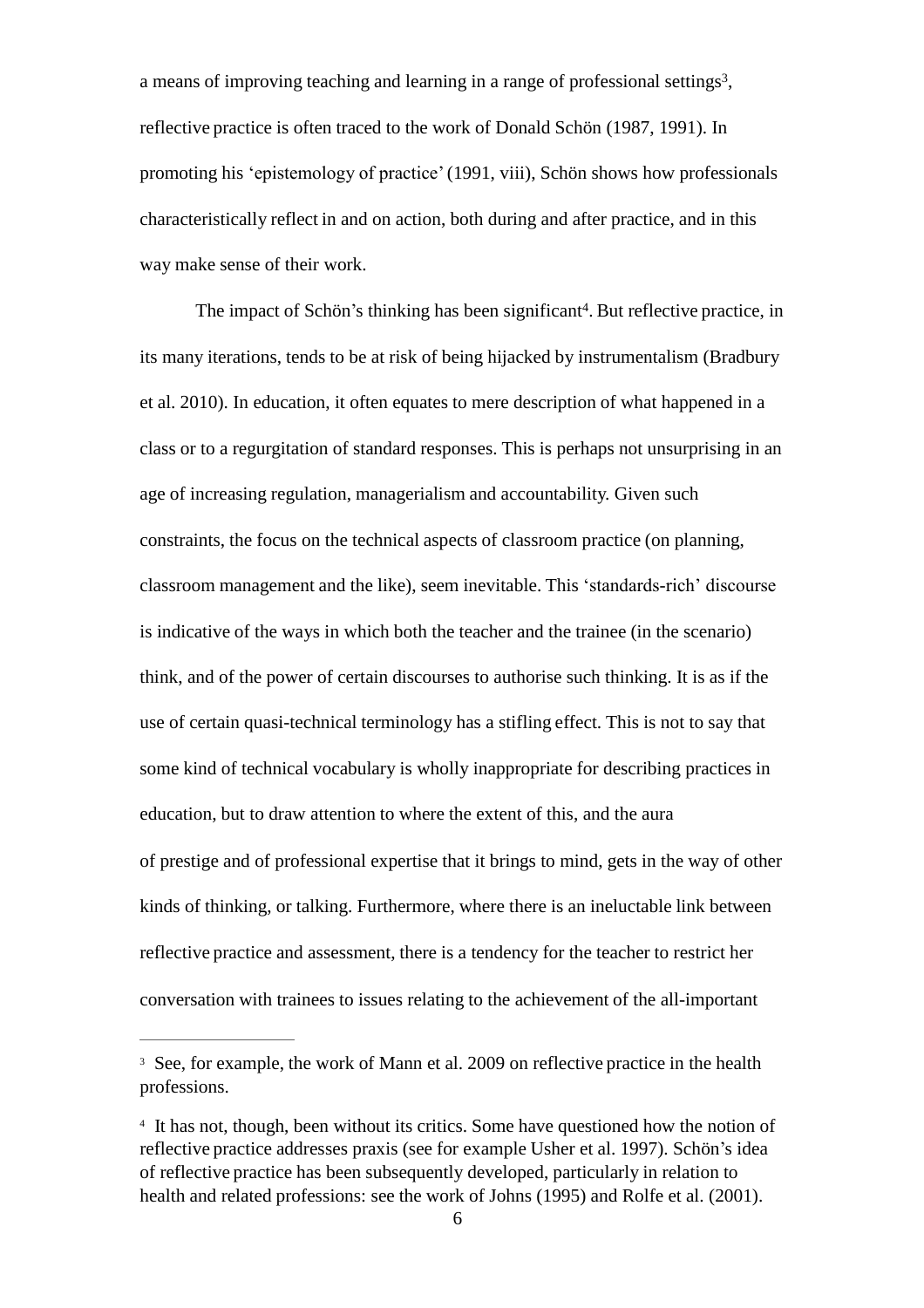standards. For her part, the trainee - keen to meet the standards required to pass the course - wants detailed and specific feedback, but feedback confined to what she must do to pass. Whilst the trainee must master the technical aspects of her work, a conversation dominated by such issues neglects other (less easily measured) matters such as what teaching 'is' or what it is to become and to be a teacher. Yet, to ignore these is to diminish, in some way, both the trainee and the teacher; it is to fail to recognise adequately that teaching is an ethical pursuit<sup>5</sup>.

To return to our scenario, we might think about this type of conversation in relation to Neil Mercer's classification of talk, and in particular to his concept of 'interthinking', or 'the use of language and thinking together for collectively making sense of experience'(Mercer 2000, 1). But if what is meant here is nothing more than a bringing of language to bear on experience (as if our experience were not already bound up with our language), then Mercer's concept of interthinking does not help us to see how the reflective practice conversation might be revitalised. The etymology of 'sense' (in Mercer's 'making sense of experience') hints at something richer than just 'understanding'. From the French *sens* we are reminded of 'way' in Greek (*logos*) and in Chinese (*Tao*). Perhaps if interthinking is about making our way, our *logos* together, then we are getting closer to envisioning the kind of con-versation<sup>6</sup> that enables us to live meaningfully with our words alongside others.

I suggest that in the scenario conversation a number of relationships are being played out: between the teacher and trainee; between each individual and her words the truth of what is said -and, finally, the relationship of each individual to herself.

<sup>&</sup>lt;sup>5</sup> On this point, see, for example, the work of Nel Noddings (1992, 1993) and David Carr (2003).

<sup>6</sup> The Latin roots of 'con-versation' are significant here: that in talking we are 'turning' (*vertere*) with (*cum*) others.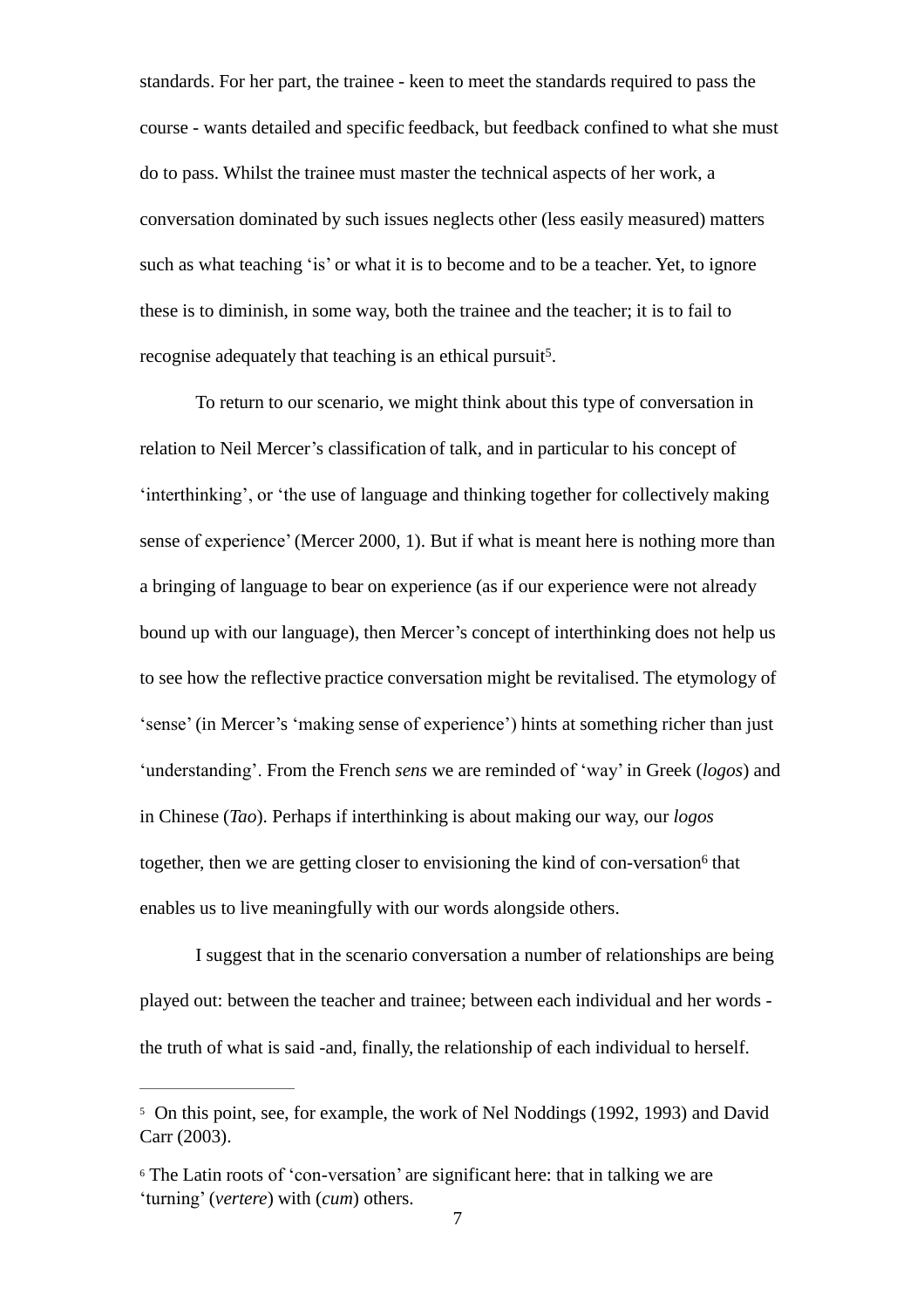The teacher's conversation here seems like that of a rhetorician, impressing on the trainee the dominant discourses to which she herself is subject and which the trainee must replicate: those of standards and of achievement. We might think of this in relation to what Mercer calls 'disputational talk', the purpose of which is to privilege a certain position (2007, 97). Let me try this out in relation to the scenario. The teacher challenges the trainee regarding how she has failed to make considered use of selfassessment: 'Well'she says, 'You shouldn't be restricting this to just one lesson, otherwise it all looks a bit *ad hoc*. Here our speaker is fully intent on asserting and defending her own position But the trainee, well versed now in this discourse, resorts to a form of flattery, to an easy acquiescence with the words and ideas of the teacher; she merely replies: 'I know, yeah'. This is similar to what Mercer calls 'cumulative talk', where one speaker supports the position of another (2000, 97). This is not to generalise, but rather to recognise that such conversations and relationships are indicative of a certain culture within education. It is as if something in this culture steeps those who pass through it in particular ways of thinking and talking that block and force out other ways. But just as certain topics of conversation are 'allowed', others are off-limits, excluded. The trainee tries to raise an issue that has been exercising her for some time: the relationship that she feels she has with the Head of Department in the school where she is undertaking her placement. Her language betrays an ongoing concern; she says that she 'still'finds it difficult to talk to this person, and that she's 'mentioned it before' in previous conversations. But the teacher's response is telling: she interrupts the trainee, dismisses this particular topic of conversation, and re-focuses the trainee on what really matters, on completing the placement and on meeting the standards. Such a closing down of the conversation happens certainly because of time constraints, but may also be indicative of a certain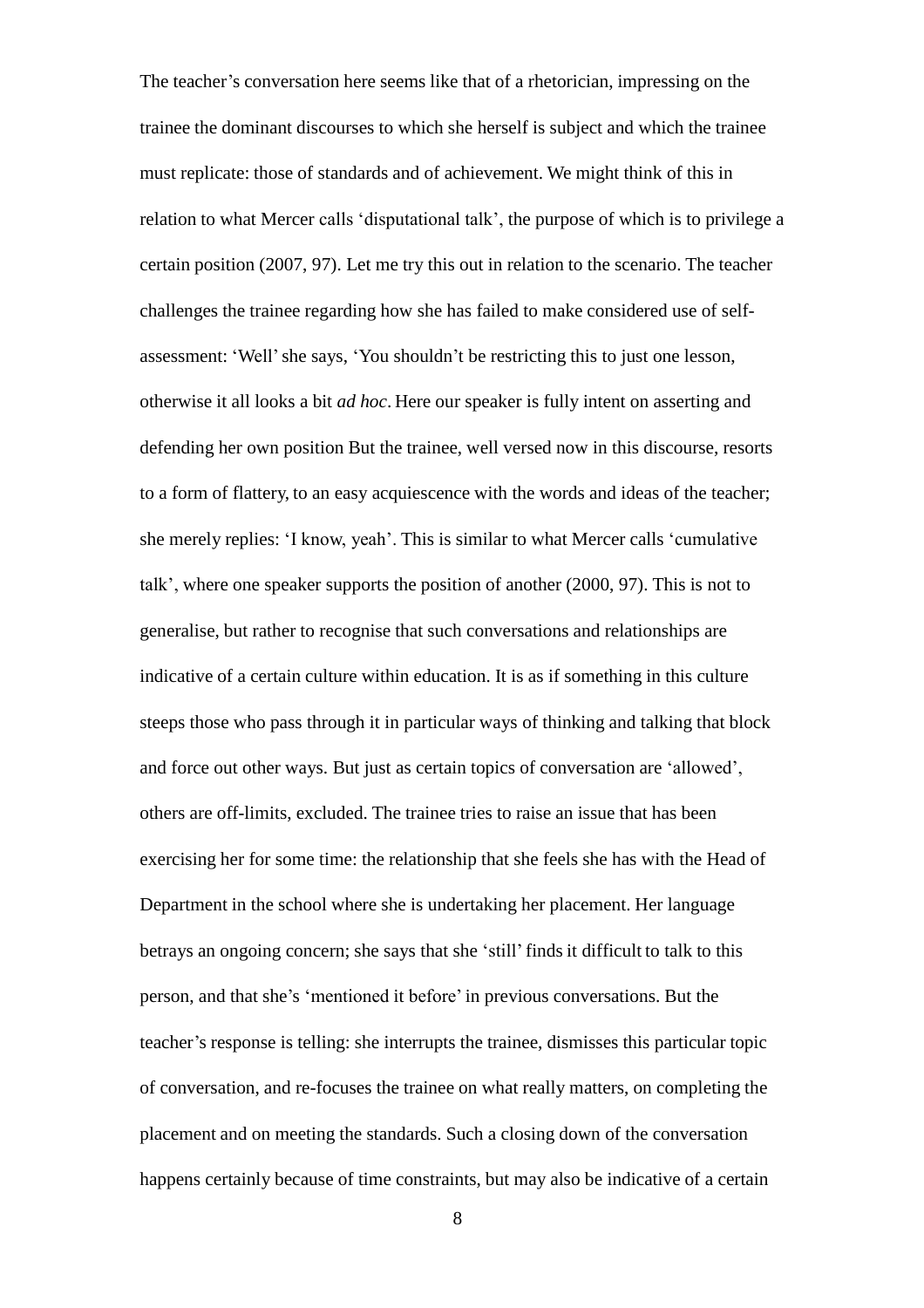cultural expectation, a preoccupation with what *really* matters at the expense of a space for frank speaking about the everyday stuff of teaching. What would it be like, for example, if there were space within the reflective practice conversation for a trainee to say: 'I'm sick of teaching. I don't even like the kids that much any more. It's just not what I hoped it would be'?

What I am drawing attention to here is not characteristic of educational contexts alone, but of our human condition; it is what Foucault calls our subjectivation. This results in a form of silencing, a voicelessness that prevents frank speaking. If we do not recognise what is stale and lifeless in this kind of conversation, we are, as Stanley Cavell points out<sup>7</sup>:

stopped short in the obligation to make our desires, hence our actions, intelligible …. and hampered in our demand and right to be found intelligible in those desires and actions, to ask residence in the shared realm of reason. (Cavell 2005, 188)

Cavell has written not only about his own voice in philosophy (1994), and about how Ralph Waldo Emerson and Henry David Thoreau are the (repressed) voice of American philosophy (1994a) , but also about crises of expression and voicelessness in his readings of Hollywood film (1996)<sup>8</sup>. For the heroines in the films that Cavell identifies as 'melodramas of the unknown woman',<sup>9</sup> there is hope for the recovery of

<sup>7</sup>Cavell is talking here specifically of 'the role of ordinary language in relation to the imperative of expression'(2005, 188). I use the quotation here, though, as it captures in a particularly articulate way the point I am pursuing about the need for a revitalised form of conversation.

<sup>&</sup>lt;sup>8</sup> See also Fulford, A. 2009. Ventriloquising the voice: Writing in the university. *Journal of Philosophy of Education* 43, no. 2: 223 – 237.

<sup>9</sup>Cavell (1996, 3) identifiesthe following films as representative of the genre: *Stella Dallas*,(1937) *Now Voyager* (1942) and *Gaslight* (1944).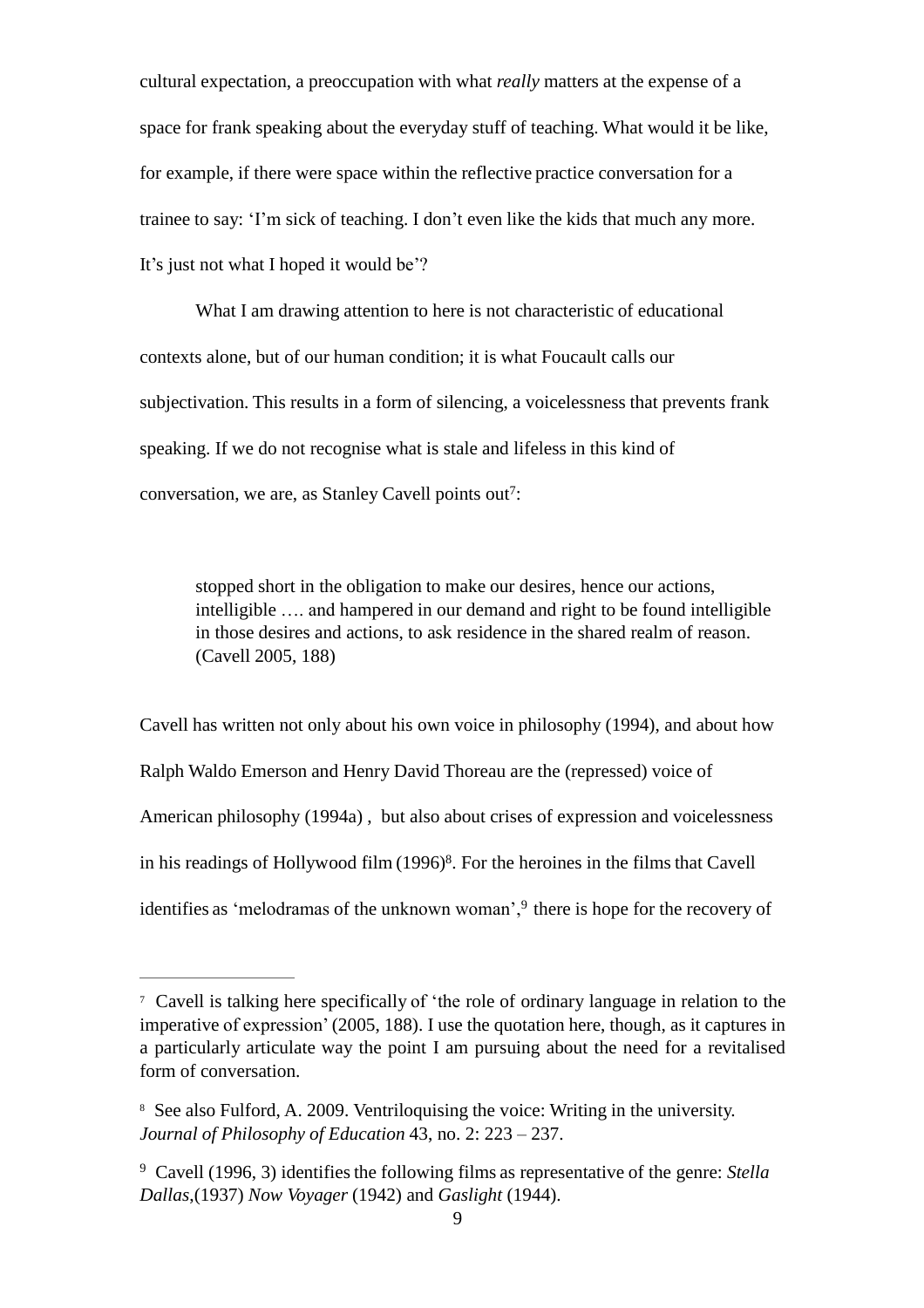voice, an initiation into a way of speaking that has been previously blocked. But there is a danger in talking about a renewed kind of reflective practice conversation for education in terms of 'recovery' of voice, as if the discourses to which we are subject in our human condition could somehow be laid aside. We have a consistent propensity to inauthenticity, as Heidegger would put it; we cannot step outside the discourses that structure our Being-in-the-world. Living inauthentically means to be cut off from a certain expressiveness, from a capacity to have what Richard Polt calls a 'decisive and clear-sighted way of being oneself'(2005, 3). For Emerson and Thoreau, our lives are lived in a constant battle against conformity; but this is not a battle we can win, we can only ever struggle to be self-reliant, to speak frankly. But what does this struggle consist of? How might we open up ways of thinking about our conversation that avoid rhetoric and flattery, or, as Finn Daniel Raaen puts it, 'break with modernity's normalising discourses'? (2011, 631). How might we give account of ourselves and speak the truth? One possibility for conversation is to consider Michel Foucault's discussion of the ancient Greek notion of *parrhēsia*, of 'frank' or 'fearless speech' (Foucault 2001, 2005), and it is to this that I now turn.

## *Parrhēsia***, rhetoric and flattery**

The term *parrhēsia*, often translated as 'frank speaking' (*franc-parler* in French, *Freimütigkeit* in German), first appears in the Greek literature of Euripides in whose plays it occurs as a characteristic of Athenian democracy. It is a guideline for democracy in terms of how individuals should behave towards each other and in the assembly, a characteristic of the good citizen, a moral obligation and a personal virtue (Foucault 2001). Foucault stresses how *parrhēsia* is strongly opposed to other forms of conversation: to chattering, rhetoric and flattery. Chattering implies saying all that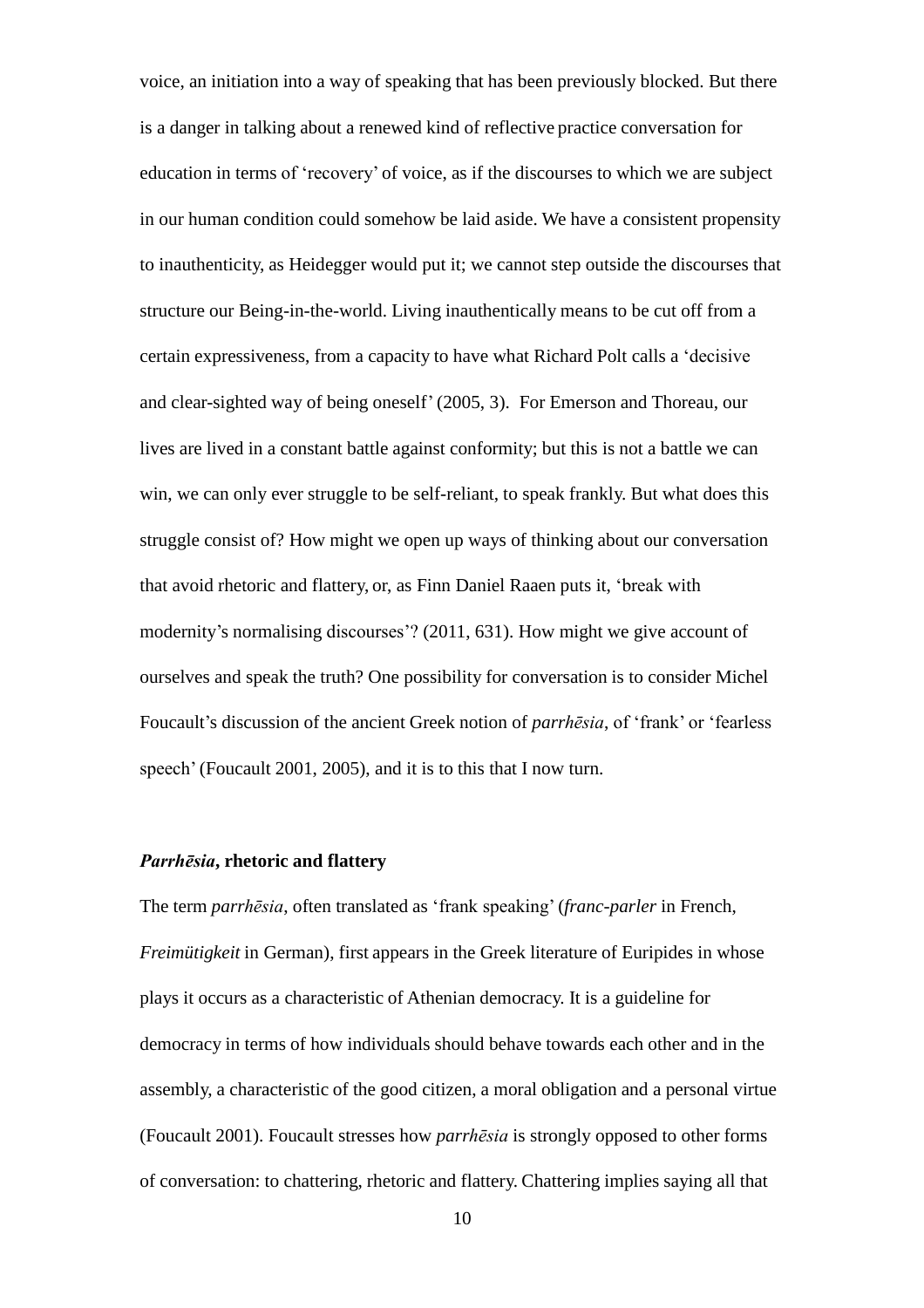one has in mind, but without qualification of what is said; rhetoric's primary purpose is to persuade, not necessarily to speak the truth frankly. The opposition of rhetoric and *parrhēsia* is clear in both Plato's *Gorgias* and in the *Phaedrus* where the distinction is between the *logos* that speaks the truth and the *logos* that is not capable of truth.

Foucault identifies a distinct form of Socratic *parrhēsia* which 'tries to shape the specific relationships individuals have to themselves' (2001, 106). Socrates, as *parrhēsiastes*, addresses an individual and engages in dialogue; the listener, for his part, responds and gives account of himself. The intention here was not to elicit some form of narrative in an autobiographical or confessional sense, but rather to allow the speaker to demonstrate a relation between their rational discourse, *logos*, and the manner in which they live their life. In short, the *parrhēsiastic* conversation shows that the *logos* gives form to a life. Socratic *parrhēsia*, underpinned by the requirement to care for others and for the self, might necessitate a significant changing of one's life. This amounts not merely to altering one's own beliefs, but might entail a more radical changing of one's style of life, relation to others and relation to the self.

The relationship to truth is key in the notion of Socratic *parrhēsia*; speaking the truth in this way entails risk. For a *parrhēsiastes* who confronts a tyrannical leader with the effect of his unjust policies, the risk could be punishment, exile, or even death. But the *parrhēsiastes*, unlike the rhetorician or flatterer, cannot stay silent in the face of this danger, and this sets up a particular relationship to the self. In this sense, there is a care for the self that is at the heart of Socratic practice of *parrhēsia<sup>10</sup>* . Care for the self - the attention to the perfection of the soul - and the requirement to

<sup>&</sup>lt;sup>10</sup> Foucault notes that Socratic (or philosophical) *parrhēsia* is closely associated with the notion of the care of the self, and this is clearly shown in the *parrhesiastic* role Socrates plays in the *Alcibiades Major* (see Foucault 2001).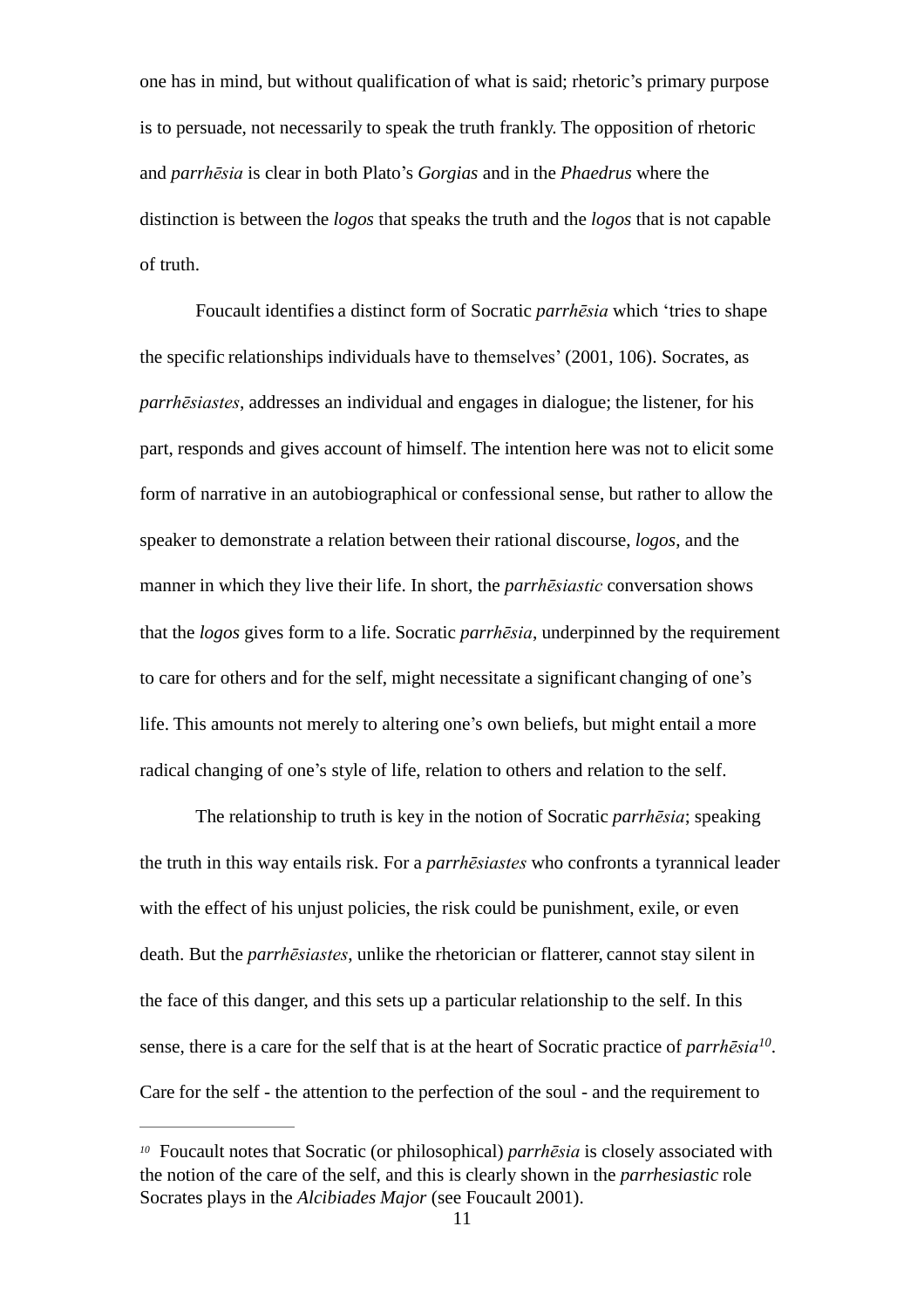care for others, follow from the practice of *parrhēsia*. In particular, there must be attention to the relationship between the *logoi,* the words spoken, and the *bios*, the manner of the life led such that words (*logoi*) and deeds (*erga*) are in harmony.

#### *Parrhēsia***: fearless speech in education**

To champion *parrhēsia* as a preferred form of conversation in education<sup>11</sup> would be too simplistic. It would be to ignore some of its most basic characteristics that render its easily transferability between settings more difficult; foremost among these is the fact that the ancient practice of *parrhēsia* commonly entailed risk – mortal risk<sup>12</sup>. That risk is still present today for some who speak to challenge tyrannical regimes in their countries. But the risk for our teacher or trainee in speaking frankly is plainly not the same. A trainee who speaks out may risk having her judgement questioned, and her achievement of high grades in assessments and perhaps even her ultimate success on the course might be put at risk. Similarly, the teacher may not be immune from the

 $11$  I would not want to argue that this kind of conversation is useful for considering teacher training alone. There are other contexts in education where the practice of frank speaking and truth telling, informed by the notion of *parrhēsia*, might also be richly explored. There are possibilities, for example, for the lecturer/student tutorial in the university. Recently, Papadimos and Murray (2008) argued that *parrhēsia* should be considered as an ethical response to the American Medical Association's identification of a gap in the education of medical students, and that it could contribute to the enhancement of their training and mentoring. This is interesting because it considers the training of *professionals*, and thus has relevance also to the training of teachers This is not to ignore the vast literature, not least in sociology, on professions and professionals. For this debate in education, see for example, Jane Green's discussion (Green 2011), but also Martinez, Desiderio and Papakonstantinou (2010) and Campbell (2008).

<sup>&</sup>lt;sup>12</sup> I am reminded of this in just one example: at the time of writing this paper, BBC Radio 4 is broadcasting its 2011 series of Reith lectures. One of the invited lecturers is the Burmese pro-democracy leader, Aung San Suu Kyi, who acknowledges in her second lecture (recorded secretly in Burma) that, despite being freed from her latest period of house arrest, she risks her life by continuing to speak publicly against the regime.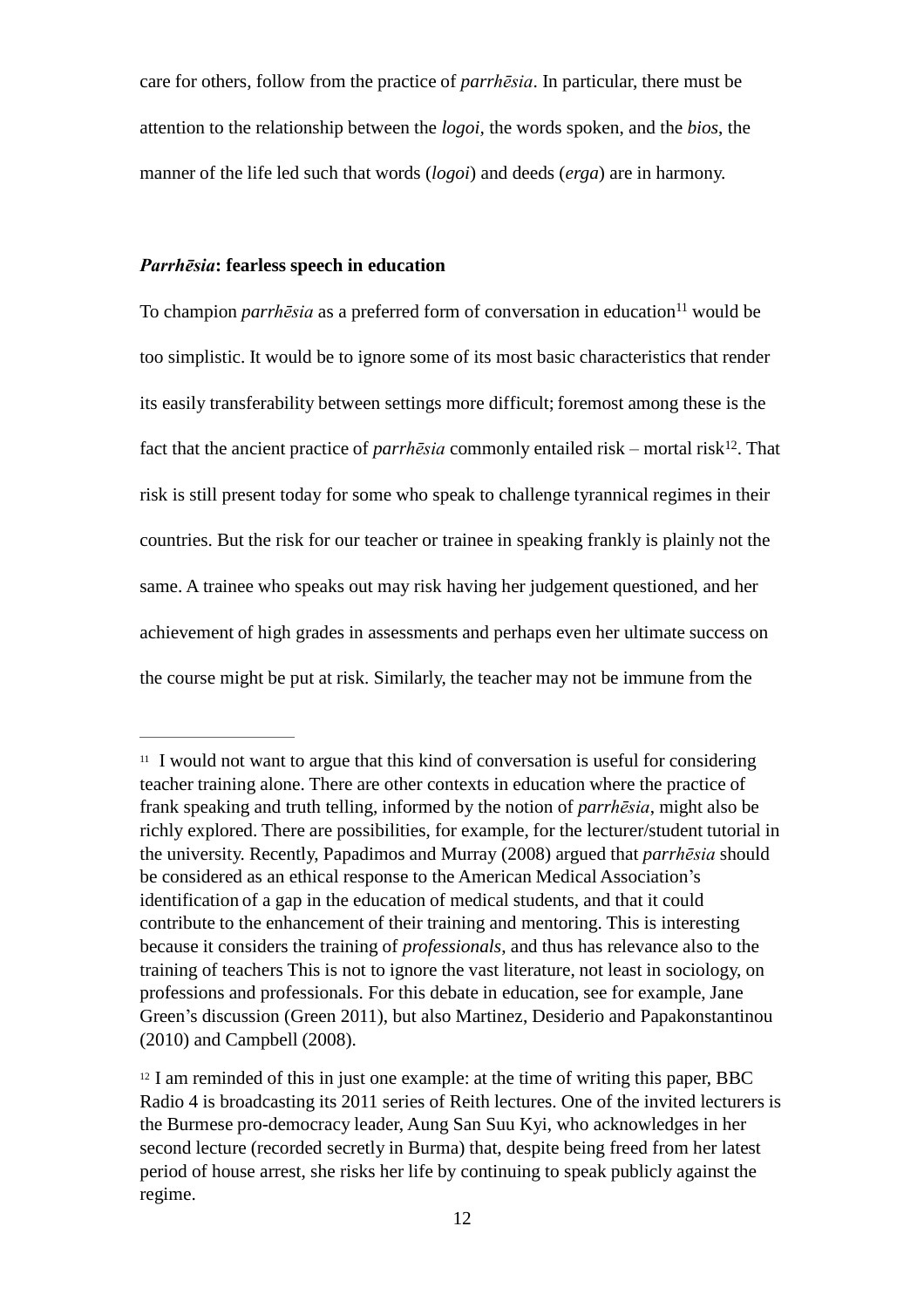consequences of what Foucault calls the '*parrhēsiastic* game'(2001, 17). Speaking frankly against the latest policy imperatives and curricular requirements risks at the very least her being called to question by managers, inspectorate bodies and funding providers. But our teacher is no tyrant, and the authorities that the teacher may choose to speak out against could hardly be described in such terms. It would be a mistake, however, to suppose that Foucault sees *parrhēsia* as a matter of rare, heightened experience: on the contrary, his concern is with the stuff of our ordinary lives, and the inevitable responsibilities that attach to what we say and think.

But even if the conversation between our teacher and trainee is of the more ordinary stuff of our daily lives, we still need to explore something of the very nature of frank speaking. In our scenario the teacher is forthright in her criticism of the trainee using the somewhat derogatory term 'ad hoc' in relation to the trainee's assessment practice. Without doubt, this comment is bluntly critical, but is it frank speaking? It appears that both the teacher and the trainee tell the truth. The trainee admits to being pushed for time and to not being more comprehensively prepared for teaching the lesson. The teacher refuses to be pressed on whether the trainee will achieve an overall outstanding grade for her placement. When asked directly, she tells the truth: 'We'll see'. This may not be so much an example of *parrhēsia*, as a conversation showing both the teacher and the trainee in the grip of certain dominant discourses that limit the dialogue so that certain topics are then off-limits. But it is not easy to say what would constitute a *parrhēsiastic* conversation here; moreover it is difficult to state that any utterance (or indeed the inclusion of any topic) is *parrhesiastic* just by virtue of the words (or themes) themselves. The context in which those words are said, and their intended force (about which I will need to say more in my discussion of Austin's work later) are crucial.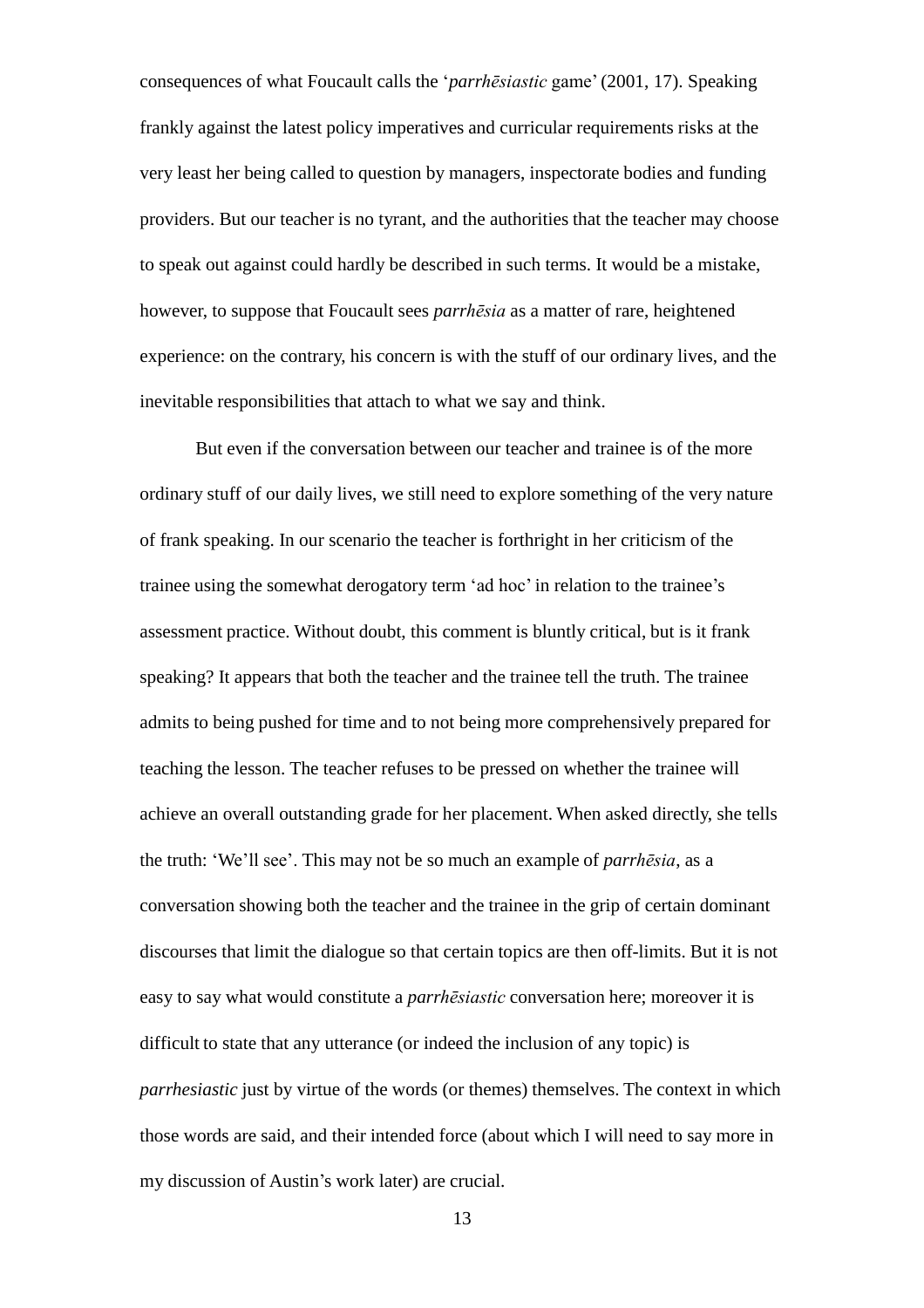Any discussion of *parrhēsia* and its possibilities in contemporary educational practice must address the insistence on speaking the truth that is at the heart of the *parrhēsiastic* conversation. The ancient *parrhēsiastes* knows what he says is true because he possesses certain moral qualities that guarantee his access to the truth. Even if we could lay aside the tricky issue of access to the truth here, let me try out a further thought. I want to consider under what circumstances *not* speaking the truth would be an appropriate response to a trainee teacher (since, as Raaen points out, *parrhēsia* does not imply telling the truth no matter what). I think of an example where the teacher, knowing the trainee is both lacking in confidence and at a point of crisis, says after she has observed her teaching a mediocre lesson: 'That was great! Well done!' Is this frank speaking? And is it truth-telling? Clearly it is not true at a propositional level - the lesson was only mediocre, not a great one. But what the teacher has done here is truly acknowledged the situation in which the trainee finds herself; the teacher is fully engaged with it. Because she has measured the context well, and is sensitive to what needs to be said, she is fully present in the words she speaks. She gives her words a nuanced exaggeration to help the trainee achieve the greater confidence that she lacks. This is precisely what this discursive, ethical context demands. It is not that the factual elements of this situation are irrelevant (the mediocrity of the lesson, judged, presumably, according to certain external standards), but that meaning in language cannot be divorced from what Cavell calls its perlocutionary effects.

But even taking account of these cautions, can *parrhēsia* be useful in reconceiving the conversation between teacher and trainee? In imagining how current practices could be thought of otherwise, I am not advocating that *parrhēsia* should, or even could, be taught in some way as a desirable skill, nor am I arguing that *parrhēsia*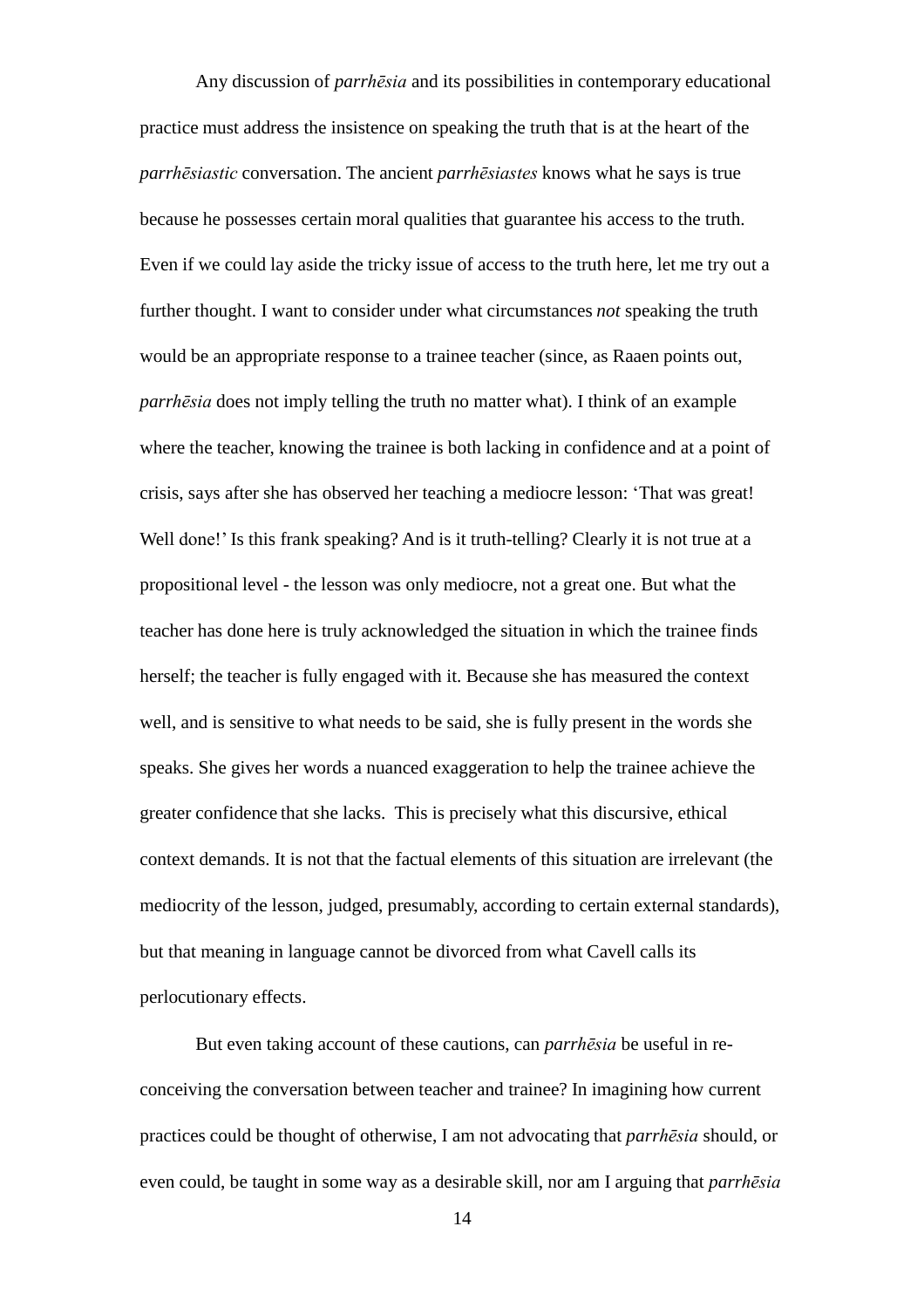is in some way a further stage of development from the reflective practice  $conversion - an 'extension activity' for those who are 'more able' or even a practice$ pertinent to particular elements of the professional standards. *Parrhēsia* is not some kind of trophy, with reflective practice considered as a somewhat shameful alternative. Perhaps what *parrhēsia* can open up are opportunities for recognising how we are in the grip of certain powerful discourses, the multiple ways in which we fail to speak our minds. In coming to a recognition of this - to use Thoreau's words from *Walden* - to be awakened 'not by the mechanical nudgings of some servitor…but by our own newly acquired force and aspirations…to a higher life we fell asleep from' (1854/1999, 82), we are able to begin to speak our mind. It is through such opportunities for frank speaking that teachers reflect on and discuss their practice not just as skilled technicians, but as individuals with responsibilities for themselves, for their pupils and for others in the profession.

If flattery and rhetoric in the teacher/trainee conversation in some way serve to illustrate the inauthenticity of our human condition, then a *parrhēsiastic* conversation, characterised by challenge and uncertainty, is a site of transformation for the individual; some might call it a 'conversion'(Papadimos and Murray 2008, 4). This view of the development of, and the responsibility to, the self is a far richer one than many current iterations of reflective practice offer. In the context of teaching, both the teacher and the trainee benefit from the *parrhēsiastic* game. The *parrhēsiastes* herself has no personal interest in the exercise of *parrhēsia*; it is in some sense her gift, engendered by generosity. But she recognises her role to 'act on them (the trainees) so that they come to build up a relationship of sovereignty to themselves with regard to themselves' (Foucault 2005, 385). The trainee teacher herself also has a responsibility. Having heard the truth spoken by the *parrhēsiastes*, she has some accountability to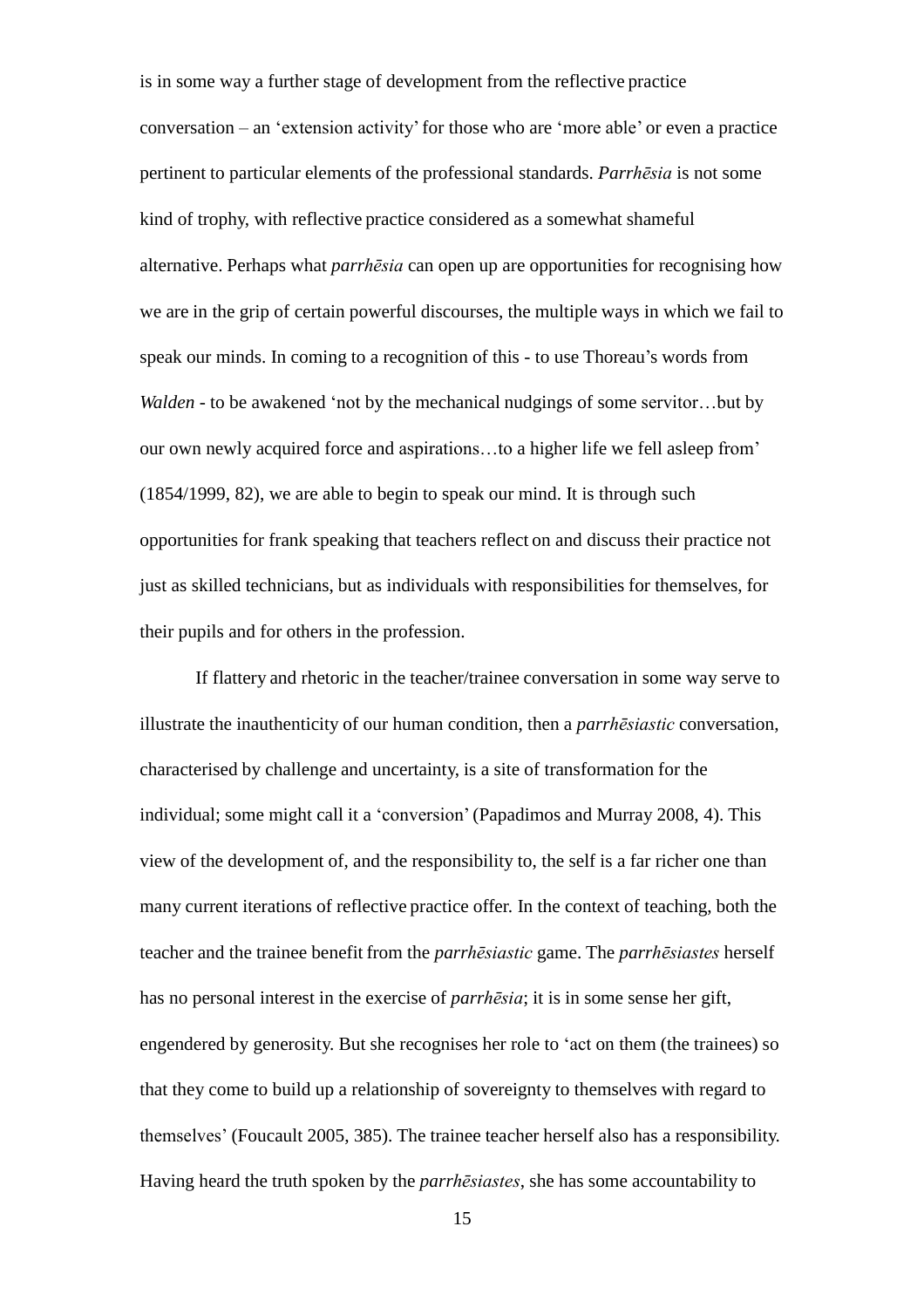others; it is as if she says: 'I must respond - I am encouraged, called upon, and obliged to respond - to the words of truth that teach me the truth and consequently help me in my salvation, with a discourse of truth by which I open the truth of my own soul to the other, to others' (Foucault 2005, 391). The *parrhēsiastic* game, perceived in this way as a commitment towards the building of a relationship of truth that is rooted in the care of the other and of the self, should be part of the ethical pursuit of teachers and of teaching itself.

#### **Doing things with words: John Austin's performative utterances**

*Parrhēsia* is just one possibility for a revitalised conversation in education. But in thinking further about how language shapes our relationships - particularly through forms of linguistic exchange or conversation - I move now to consider Cavell's writing on what he calls 'passionate utterance' (2005, 155). This is both an extension of, and departure from, Austin's theory of the performative in language. For those not familiar with this, I start by providing a very brief overview.

Austin's interest lies in a category of expressions which are not constatives,<sup>13</sup> but which are plainly not nonsense. Take for example: 'I name this ship the *Queen Elizabeth*'(Austin 1979, 235). He writes of such utterances, which he calls 'performatives', in this way:

If a person makes an utterance of this sort we should say that he is *doing*  something rather than merely *saying* something…. In saying what I do, I actually perform that action….I am indulging in it. (Austin 1979, 235)

<sup>&</sup>lt;sup>13</sup> Constatives can be thought of in terms of truth and falsity.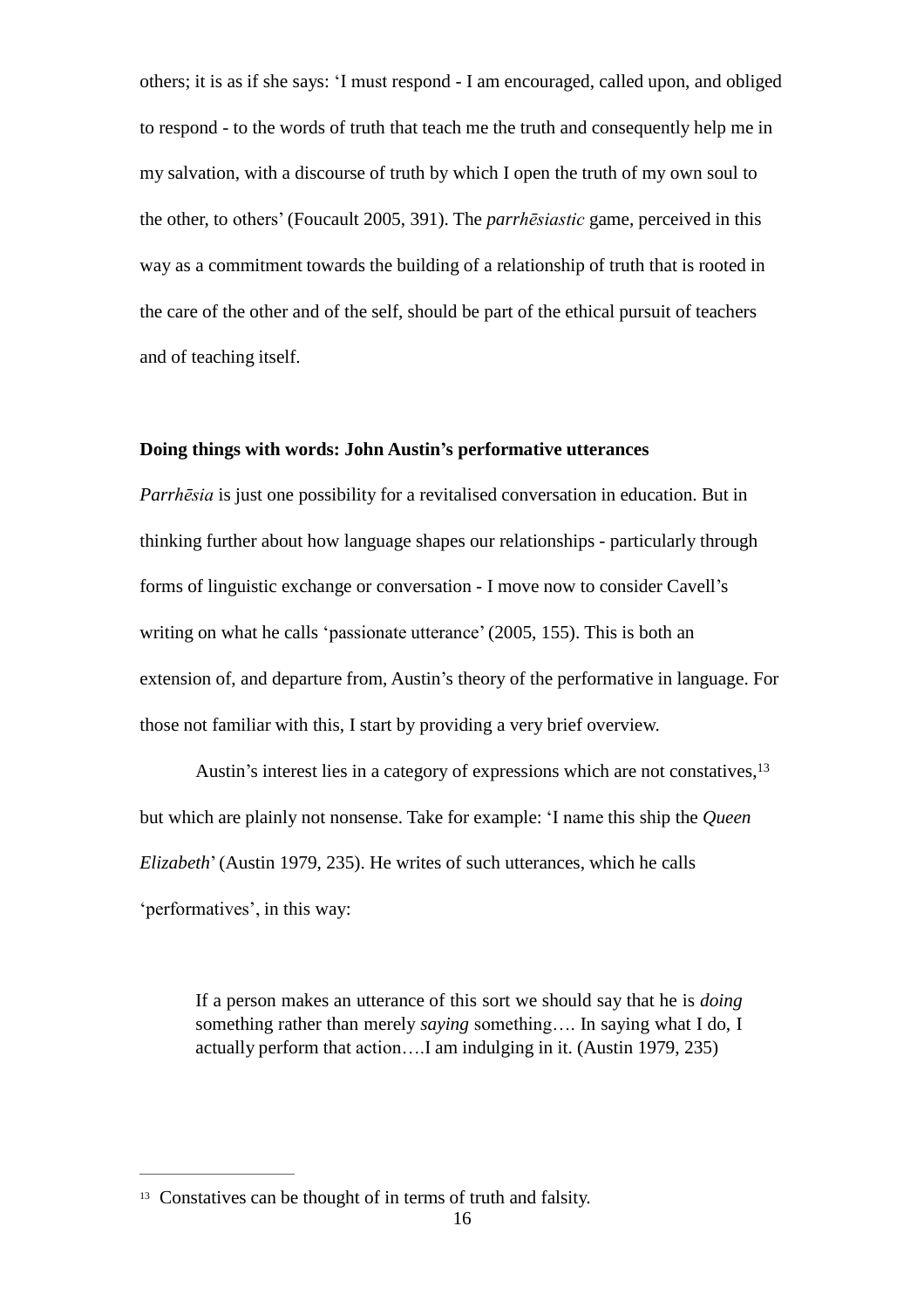Austin identifies a number of conditions that must be satisfied for an utterance to be classed as performative, and calls these 'felicity conditions.'<sup>14</sup> However, Austin makes a remarkable reversal when he concludes that what holds for constative utterances (that they can be thought about in terms of truth or falsity) also holds for performatives, so collapsing the very distinction he originally set up. He takes the utterance 'I apologize', and notes that for it to be a performative, it must meet certain felicity conditions: that the person apologising must have the very feelings that lead her to the utterance, and that she conducts herself in accordance with the apology thereafter. In this sense, then, it is not only happy (felicitous), but also true (Austin 1975). So if the constative/performative distinction breaks down, how does Austin move forward? He advises re-assessing all the ways in which saying anything is doing anything at all. This will lead us, he claims, not to focus only on what a word *means*, but also to consider the 'force' of the utterance (1979, 251). Austin then proposes a ternary model that distinguishes utterances in terms of their locutionary aspect (of saying something meaningful); illocutionary force (of doing something *in* saying something) and perlocutionary effect (of doing something *by* saying something). Perhaps we should take up Cavell again at this point. Austin's interest is in how the illocutionary force of words relates to the act of performance; Cavell, in contrast, takes up the perlocutionary force of language to draw attention to what he calls philosophy's tendency to 'discount the role of passion in human life, as if that discounting might be a step toward a welcome reduction of it' (2005, 156).

<sup>14</sup>Austin's felicity (or happiness) conditions are summarised as follows: the utterance must take place as part of a conventional procedure where the context and people involved are appropriate; the procedure must be executed completely and in an appropriate fashion; the utterance must be backed by appropriate feelings by the people involved who must conduct themselves accordingly afterwards.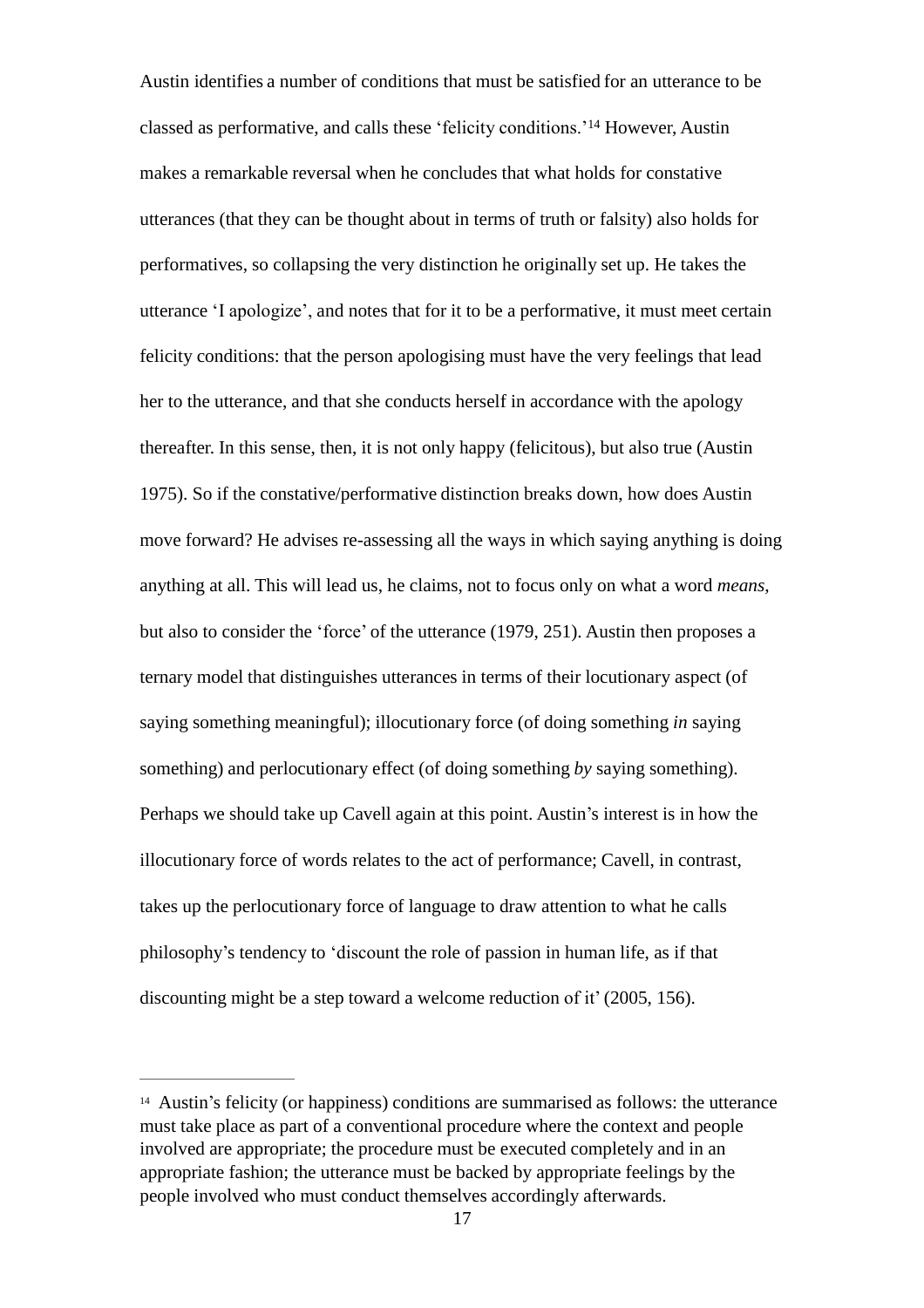#### **Stanley Cavell and passionate utterance**

In opening up his discussion of the perlocutionary effects of language, Cavell develops the idea of what he calls 'passionate utterance'(2005, 155). Cavell sees in Austin's felicity conditions what amounts to the working of conventional procedures,<sup>15</sup> but, whilst clearly inspired by Austin's work, wants to move beyond this, and draws the following distinction:

A performative utterance is an offer of participation in the order of law. And perhaps we can say: A passionate utterance is an invitation to improvisation in the disorders of desire. (2005, 185)

To talk of passionate utterance, and of desire, perhaps brings to mind certain contexts: the intimate exchange between lovers, or even a frenzied argument between sworn enemies. Though these might well be the scene of passionate utterance, they are extreme examples. Cavell's passionate utterance might well take place in much more mundane contexts (the conversation between a teacher and a trainee, perhaps?). So whilst the passionate can relate to the expression of strong feelings, it is also there in the everyday expression of our feelings that are characteristic of our ordinary lives. In this sense, even the expression of a feeling of indifference might be thought of as passionate utterance. A teacher who, in response to a colleague's comment on a new classroom assessment policy, says: 'I can't see how that will help', expresses genuine feelings. Let me explain why I consider this to be passionate utterance. It is

<sup>&</sup>lt;sup>15</sup> Cavell considers whether there are conditions for the successful functioning of perlocutionary utterances that might align to Austin's felicity conditions for performatives. What he demonstrates is that it is difficult to find analogous perlocutionary conditions.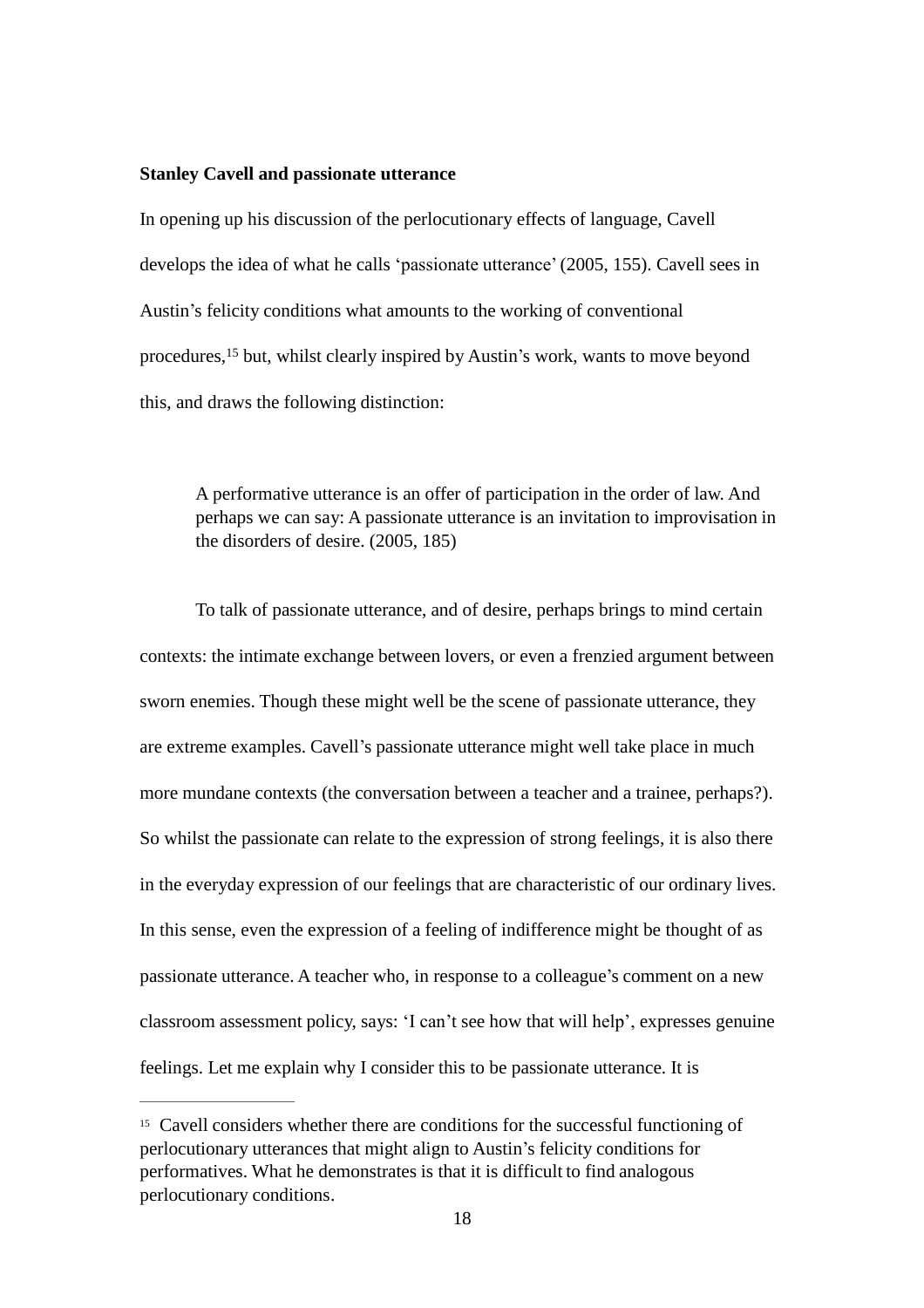not the relationship between the speakers themselves that needs to be 'passionate'(in terms of, for example, wild desire or intense hatred), but rather that what is said is spoken from genuine emotion, the expression of which has an effect on the person addressed such that she must respond. If a precise definition of passionate utterance fails to grasp what Cavell is trying to convey in the very idea of it - that is to say, that to provide a formula for passionate utterance would be to miss the point - then we *can*  say what the motivation for passionate utterance is. Cavell writes: 'The setting or staging of my perlocutionary invocation or provocation, or confrontation, backed by no conventional procedure, is grounded in my being *moved* to speak, hence to speak in, or out of, passion' (2005, 181). Unlike constatives which can assert or inform, the examples of passionate utterance that Cavell offers demonstrate their expressive nature, their capacity to excite emotion.<sup>16</sup>

A passionate utterance, then, is an invitation to a form of exchange, one in which a speaker invokes or provokes the words of another. How is this different, though, from any utterance said by one to another? It is perhaps that to a greater degree the invitation to respond is made without knowing its effects, whether the invitation will be accepted, postponed or rejected, and what the consequences of this might be. In writing about the 'disorders of desire', Cavell is drawing attention to just such perlocutionary effects of language. Passionate utterances, unlike illocutions, do not have a distinct ending (once the 'performance'is complete). In the passionate utterance a speaker invokes or provokes the words of another; speaking out of

<sup>&</sup>lt;sup>16</sup> Cavell lists the following as examples of the passionate utterance:

a. 'I'm bored.'

b. 'You know he took what you said as a promise.'(Roughly, a rebuke from Margaret Schlegel to Mr Wilcox in *Howard's End*.

c. 'Monster, felon, deceiver!'(Donna Elvira to Don Giovanni).

d. 'Carmen, I love you.' (End of Don José's Flower Song) (Cavell 2005, 177).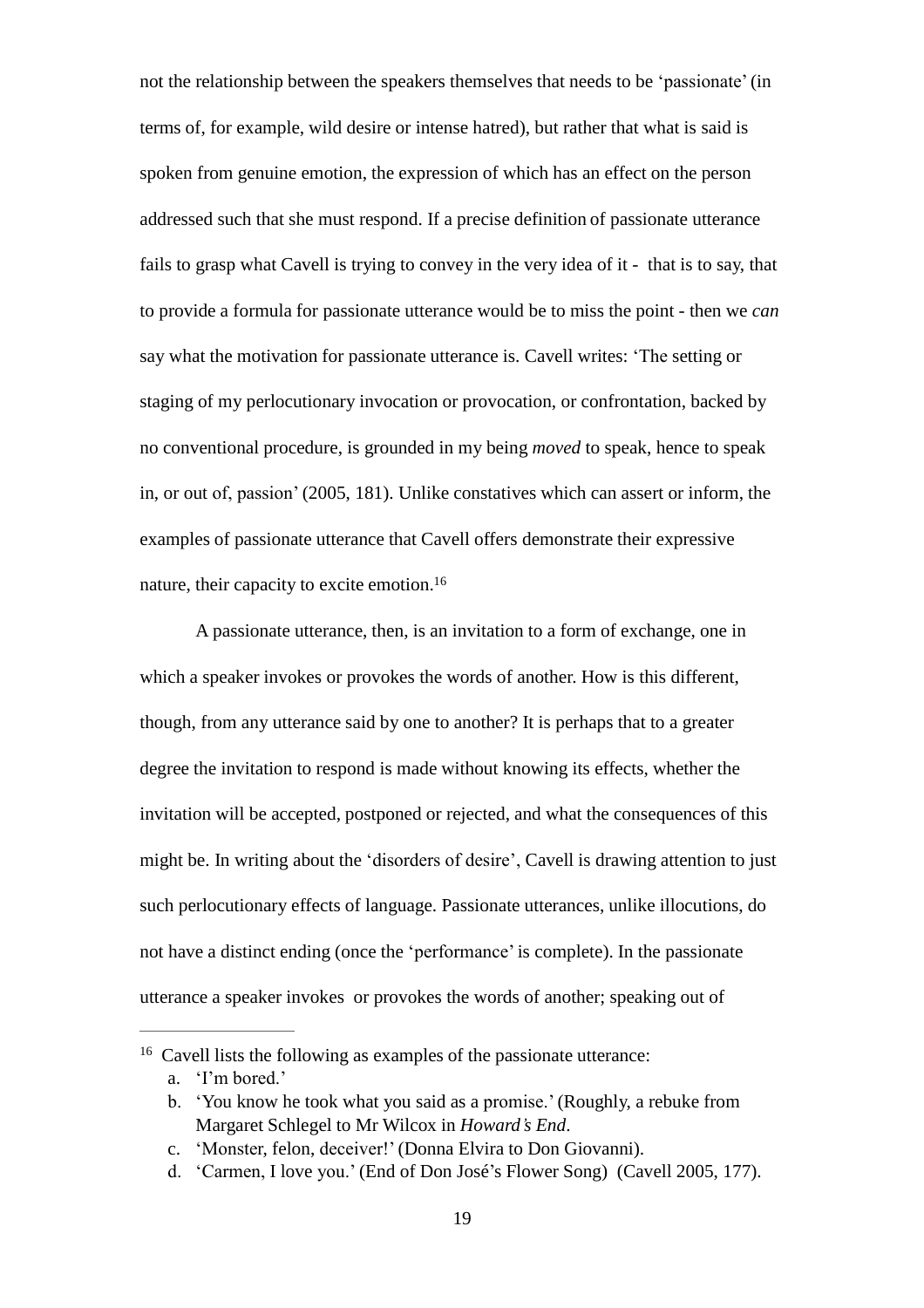passion, they invite a linguistic exchange that is the working out of a particular relationship. This is not to say (to repeat) that the passionate utterance can only be expressed by those with a particular relationship: by those who are, for example, lifelong friends, lovers or even sworn enemies. What Cavell hints at, rather, is a context for passionate utterance where, although perfectly ordinary words may be used (just as in Cavell's example, 'I'm bored'), the perlocutionary effect of the utterance is marked. Cavell says this of such effects: 'once issued, each [passionate utterance] appears as deeply characteristic and revelatory of both the utterer and his or her addressee' (2005, 180). It is in the laying bare of motivations, of commitments and of thoughts that the passionate utterance is most readily exemplified.<sup>17</sup>

Even though Cavell describes passionate utterance in terms of exchange, there is an important point to be made here regarding how we commonly think of this term. To think of exchange here as an act of giving and of receiving, in terms therefore of reciprocity, would be to ignore the fact that the invitation to exchange may be questioned, dismissed out of hand or just postponed. But it is in the offer of exchange that Cavell claims that we 'declare our standing' with each other, that we 'stake our future together'(2005, 185). So there is risk in passionate utterance, as in the practice of *parrhēsia* - but it is the risk of refusal to accept the invitation to exchange, and what this implies. In the demand for a response, Cavell notes that 'I make myself

 $17$  See my paper considering student writing in the university (Fulford 2009), where I draw attention to Cavell's reading of the Hollywood film *Gaslight*. In one of the final scenes of this film there is arguably an example of the passionate exchange. Paula Anton, the film's heroine, has been driven to the verge of derangement by her murderous husband, Gregory. He is seen frantically searching for hidden family jewels in the attic of their home, and Paula is in the house with her friend, Cameron, a detective. Acutely aware of Paula's state of mind, and of the evil intents of her murderous husband, Cameron asks of the terrified Paula: 'Mrs Anton, you know, don't you. You know who's up there, don't you?' Paula accepts the invitation, engages in the exchange: 'No, no'. But Cameron persists 'Are you sure you don't?'And she replies 'No. No, how could he be?'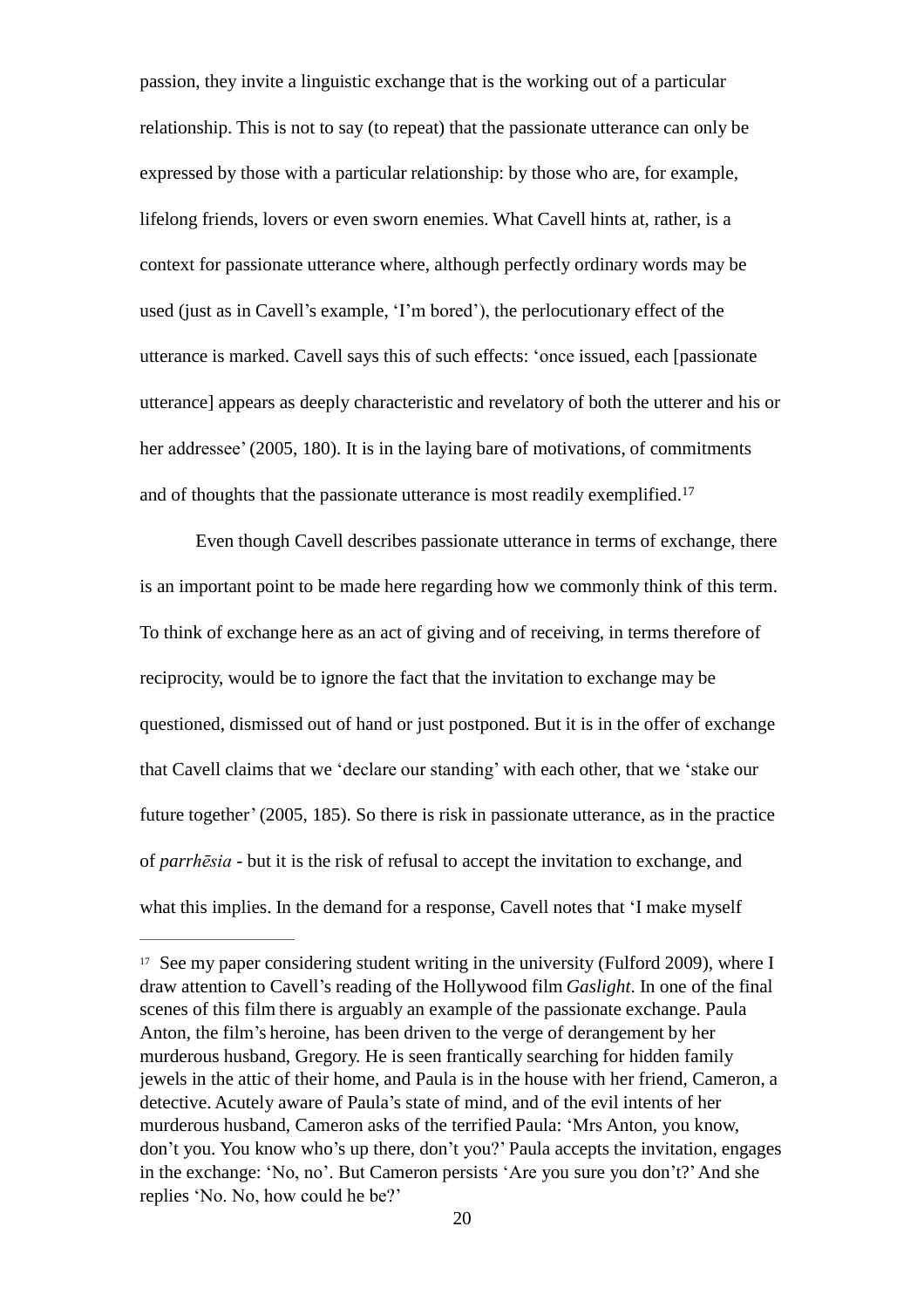vulnerable to your rebuke' (2005, 185). My speaking from passion means that I must also be 'suffering the passion' (2005, 181) and that each instance of such an utterance 'risks, if not costs, blood'(2005, 187). Let us return again to our scenario and imagine how the (risky) conversation might run. The trainee, still concerned about her relationship with the Head of Department, listens as the teacher says this to her: 'But it's not *her* that's the problem. You know, I've often found *you* quite a difficult person to talk to, especially when I'm saying something constructively critical to you.' The risk here may be one of embarrassment, anger, perhaps even self-doubt for the trainee; but such is the risk of frank-speaking or of the passionate exchange.

There is no suggestion here that our engaging in a *parrhēsiastic* conversation, or indeed, inviting an exchange invoked by a passionate utterance, are competing forms of conversation in or about education. I would want to strongly resist the idea that these possibilities of language are in some way strategic choices for the speaker. In drawing attention to these possibilities in language, I am accentuating two things: first, the perlocutionary effects of our words and the responsibility that such effects realise, and second, the manner in which relationships can be negotiated and renewed through conversation. To flesh this out further, I turn to some of the films of which Cavell has written as a means of illustrating these points.

To see how these characteristics play out in the remarriage films, let us consider one example, the 1949 film *Adam's Rib* directed by George Cukor. Here Spencer Tracey plays Adam Bonner, a District Attorney who is married to Amanda, an Attorney at Law played by Katharine Hepburn. The film opens with a scene showing a woman, Doris Attinger, shooting and injuring her husband (whom she believes has been unfaithful). The marriage crisis, a feature of the genre of the Hollywood comedies of remarriage, comes about when Adam Bonner is assigned the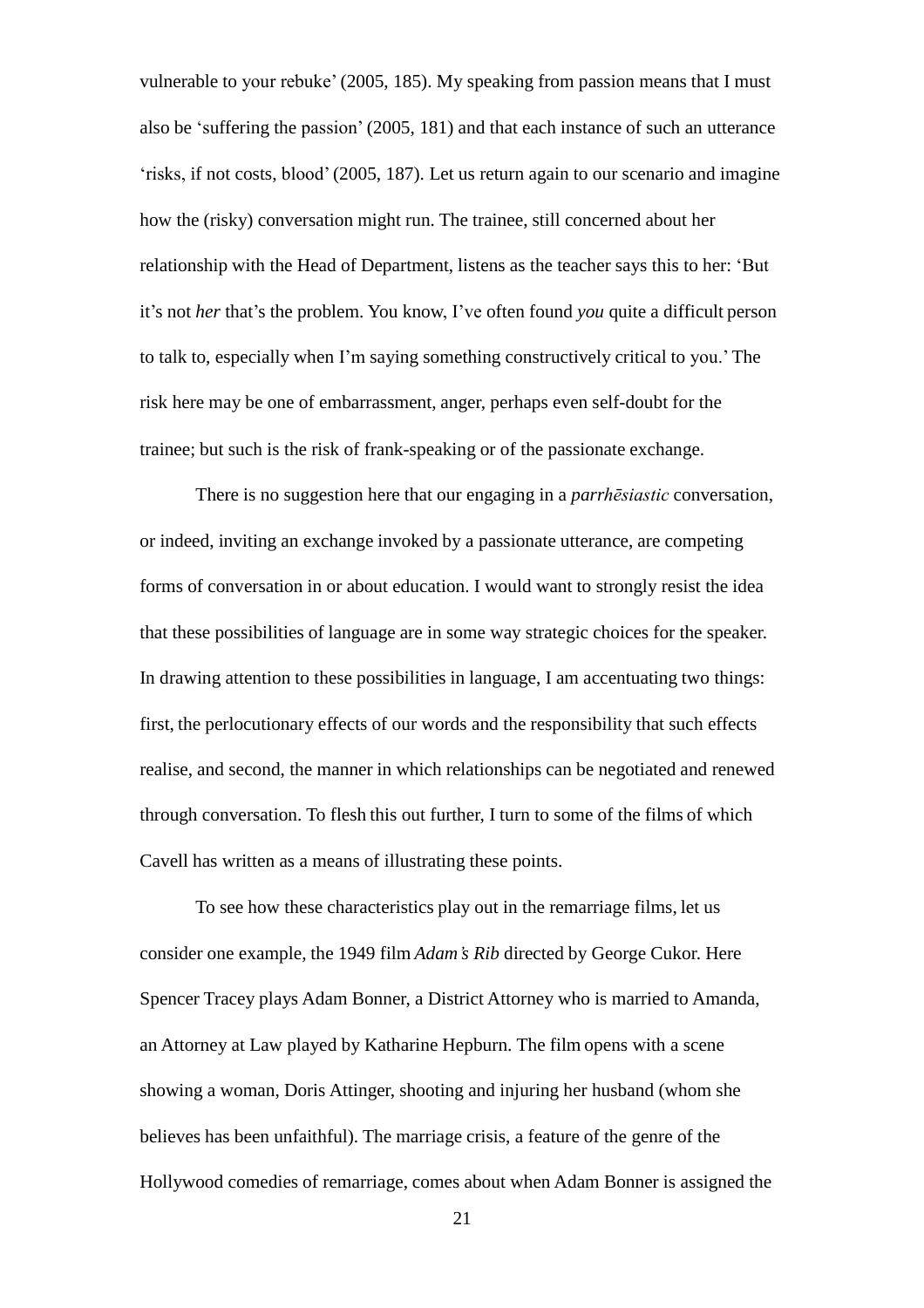Attinger case, and phones Amanda with news of the assignment. Amanda, believing Doris to have been wronged, decides to handle her defence, and breaks the news to her husband and guests at a dinner party that same evening. This leads to what Cavell calls an 'enforced silence' between the couple (2004, 71), a fracturing not only of conversation between the pair, but also of their relationship. Both parties speak, but fail to say what is really on their minds, what really matters. Here, just as in our scenario, the conversation is limited to those topics that are authorised, and anything else is blocked. This is clearly illustrated at one point in Adam's terse rejoinder to his wife: 'Excuse me, may I say just one thing? Save your eloquence for the jury!'

Amanda speaks from her passion (passion not only for the case, and for her belief in Doris' innocence, but also for the hope of a married life on their dream farm in the country) when she asks Adam: 'Shouldn't we talk about it? Don't you want to hear my side? Don't you want to talk to me?' This is her invocation, her appeal to exchange; but it is also the couple's 'crisis, or impasse, of mutual credibility' (Cavell 2004, 381), the refusal of the invitation – or at least its postponement.

It is only in the final scenes of this film, when Amanda has won the Attinger case, that what we might variously describe as frank speaking, as an acceptance to exchange in passionate utterance, is witnessed. Adam and Amanda visit their accountant, Jules Frick, who is bemused by the conversation between the pair as they discuss the tax deductibility of seeming trifles: a bet, a gift of underwear, seeds for the garden. But the accountant's mention of one large payment triggers an exchange that we might think of in terms of the Cavellian passionate exchange. In this poignant scene the conversation reveals something about the speakers that allows them to speak frankly and out of passion for what is really important: their house in the country and their future life together: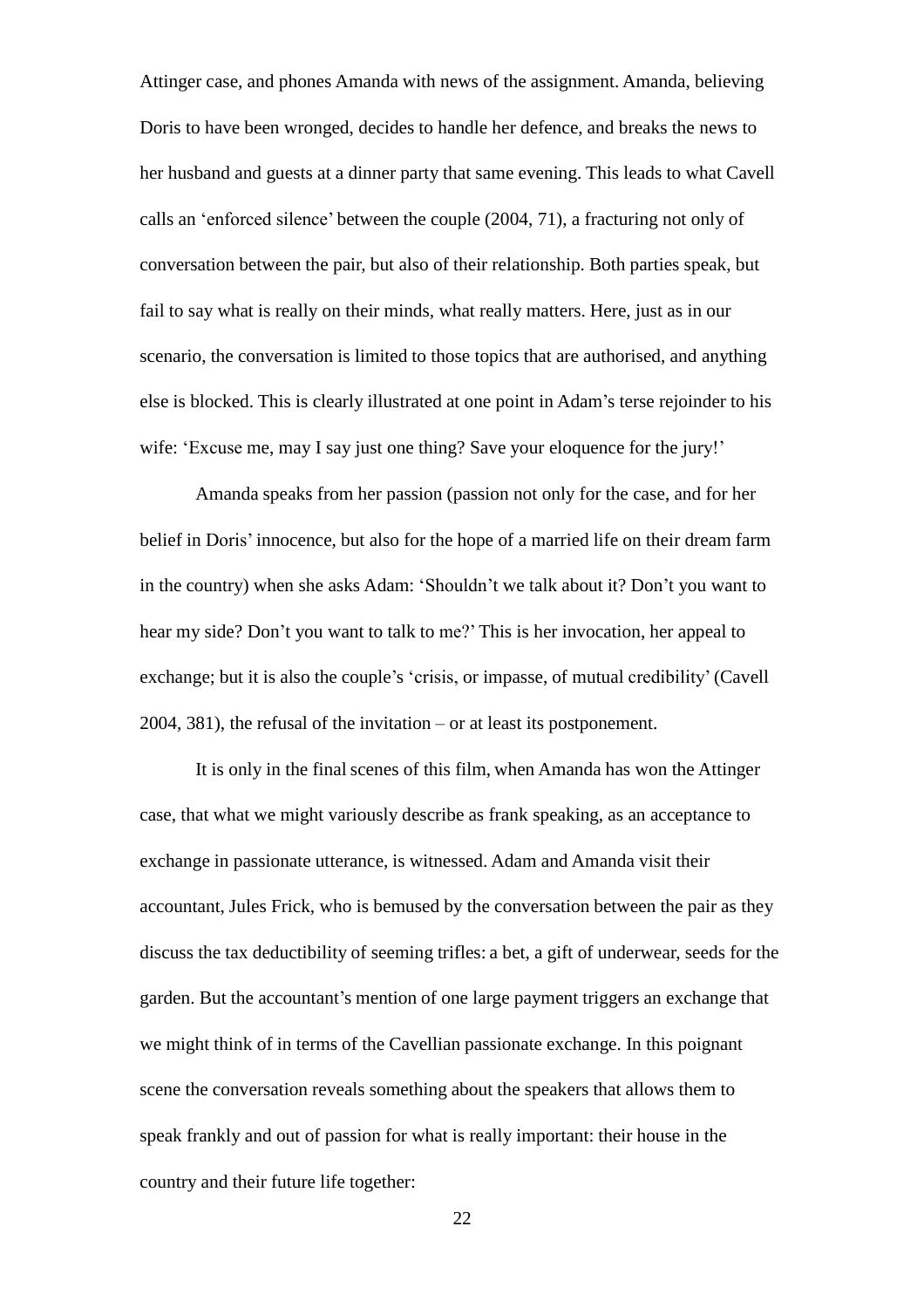| Jules: | 'And this, \$8,740.30? What's that?'  |
|--------|---------------------------------------|
| Adam   | 'That's the last payment on the farm' |
| Amanda | <i>'We own it now – every scrap'</i>  |
| Adam   | 'It took us six years'                |
| Amanda | 'But we made it'                      |
| Adam   | <i>'Free and clear'</i>               |
| Amanda | 'Yeah'                                |

(Adam begins to cry)

| Amanda | 'Listen Pinky' <sup>18</sup>                                   |
|--------|----------------------------------------------------------------|
| Adam   | What?                                                          |
| Amanda | 'If we started out now, we could get there in time for dinner' |
| Adam   | 'You mean, and see the dogs?'                                  |
| Amanda | 'Of course, there's not much in the freezer'                   |
| Adam   | 'You don't want to go'                                         |
| Amanda | 'Come on, come on'                                             |
| Adam   | 'Where?'                                                       |
| Amanda | 'Home'                                                         |
| Adam   | 'Back to the farm'                                             |

## **A conversation for education**

So what can we say, then, about the extract of conversation in our opening scenario? In one sense, there is nothing at all wrong with it. Feedback is given and, it appears, understood by the trainee. An inspector, assessing the quality of the trainee's programme of study and her progress on the course, may think that this feedback conversation is exemplary: the trainee is encouraged to reflect on the lesson; she is set a specific target for improvement, and the teacher's feedback clearly relates to the professional standards which the trainee is working to achieve. But this is not all that is at stake here. To take a view of language as merely providing a means of exchange of information would be to ignore what is possible in our conversation and what the implications are of this for those involved. But how might these possibilities of language enable a different kind of conversation about education? This would not be

<sup>&</sup>lt;sup>18</sup> 'Pinky' is the nick-name Amanda uses for her husband throughout the film.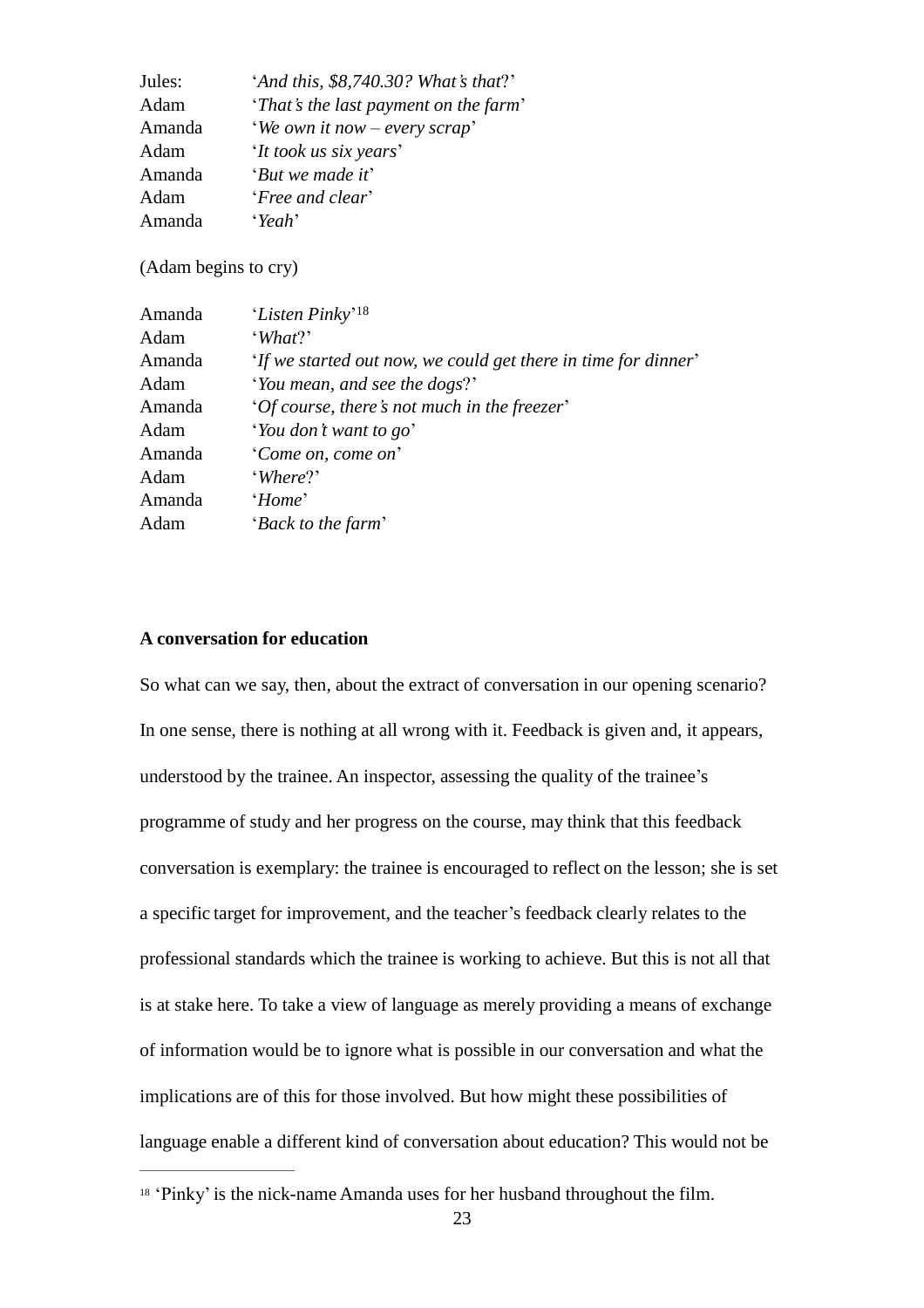to think of these ideas in terms of developing a curriculum for teacher trainers or a formula for them to follow in giving feedback. It is not even that this 'different kind' of conversation precludes the topics for discussion or the contexts for conversation that I have described. This is not a call to abandon existing reflective practice procedures, nor indeed is it a claim that nothing usefully can be said in such conversations. It is not the case that I am arguing for a particular mode of speech or the adoption of a prescribed procedures or rituals for speaking; indeed such approaches would risk undermining the very nature of *parrhēsia* itself.

What I am calling attention to is how such conversations can be opened up, and what this would then allow. It is a call to a form of conversation about education that is rooted in the passion for what it means to educate and be educated. It is a conversation that challenges, that risks frank speaking and that demands a response. Such conversation requires, following Cavell, 'an attitude toward or investment in words… an attitude allegorical of an investment in our lives that I believe those trained in professional philosophy are trained to disapprove of ' (Cavell 1990, 34). This attitude to words of which Cavell writes is not a matter simply of using the latest terminology or of repeating the most recent policy agendas. What Cavell hints at is something much richer in our relationship to language: an attention to the expressive in our speech, to the perlocutionary force of our words. It is the taking on of this responsibility for our words that allows our being fully present in them; perhaps this is also the kind of conversation that some in education would be likely to disapprove of.

The conversation that I envisage is of course not one that is necessarily limited to the context of teacher training; I used this here merely as an example to explore the possibilities. A conversation characterised by frank speaking, by challenge and by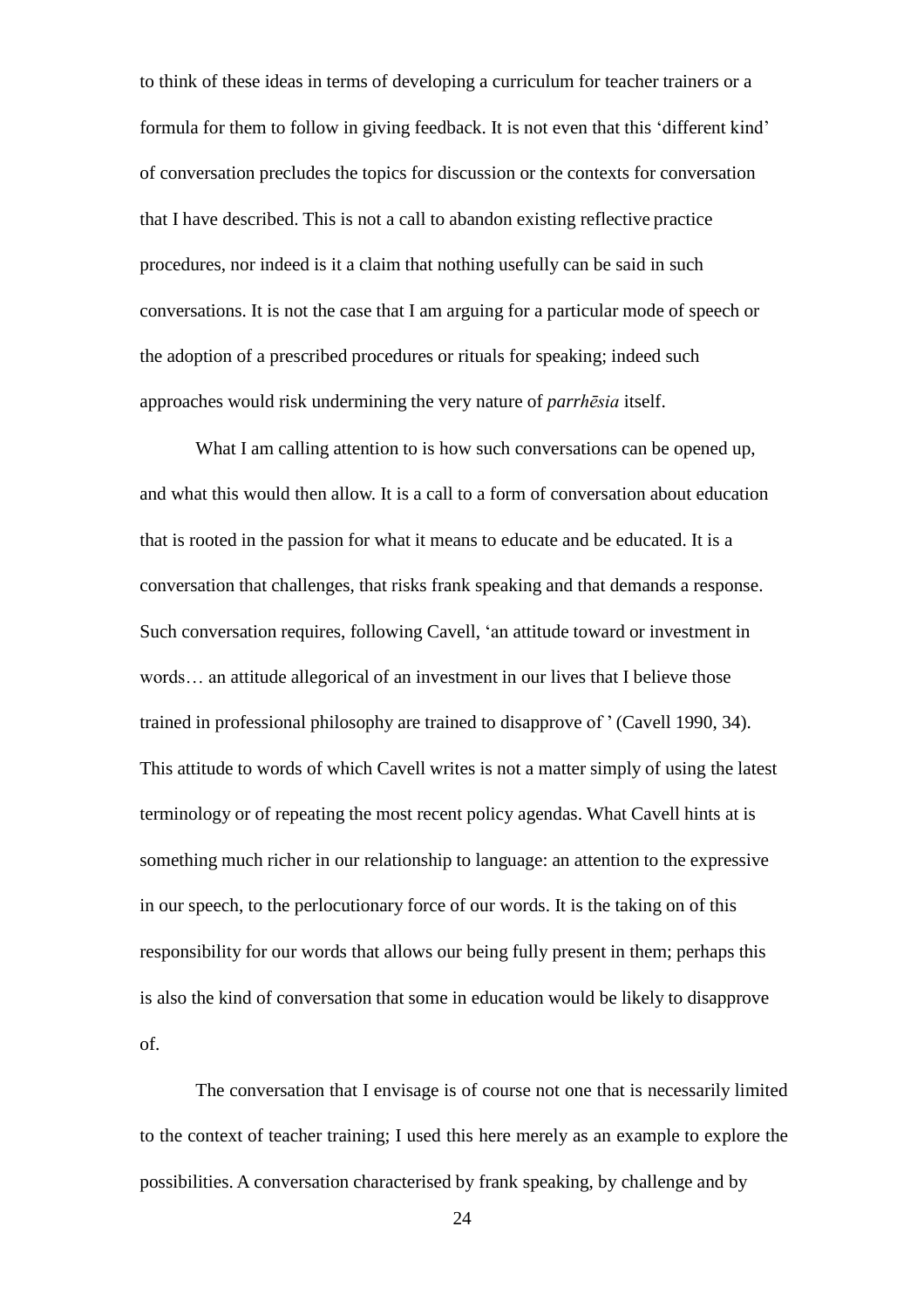invitation to respond could equally take place in the school classroom<sup>19</sup> as well as the university tutorial. To talk frankly about education in this way would be to find our voice in it.

But we might say that our teacher and trainee already have a voice in the conversation: they speak frankly about what matters. The trainee is concerned about doing the right thing in the classroom, about the quality of her teaching, the achievement of the highest grades and her successful entry into the profession. Similarly the teacher is keen to do all that she can to facilitate the trainee's success, to keep her focussed, to provide feedback that helps to improve her practice. Both have made a kind of investment. But the investment in words of which Cavell speaks is one where we do not simply borrow words and pass them back - regurgitate the prevalent discourses, or to use Thoreau's metaphor, pass the axe back without first sharpening it. It is rather an investment that might come through a type of conversation where we come to recognise our own subjectivation and how we can speak out from, as it were, within it.<sup>20</sup> It is this moment that is perhaps reflected in Cavell:

Until we are capable of serious speech again  $-$  i.e., are reborn, are men "[speaking] in a waking moment, to men in their waking moments"<sup>21</sup> – our words do not carry our convictions, we cannot fully back them, because either we are careless of our own convictions, or think we haven't any, or imagine they are inexpressible. They are merely unutterable. (Cavell 1981, 34)

 $19$  Ian Munday's (2009) paper considers, for example, Cavell's idea of the passionate utterance in relation to moral education in schools when he responds to Michael Hand and his discussion of the teaching of homosexuality as a controversial issue (Hand 2007).

<sup>20</sup> Raaen refers this as 'averting stagnation'(2011, 632).

<sup>&</sup>lt;sup>21</sup> Here Cavell is quoting from Thoreau's *Walden* (Thoreau 1854/1999).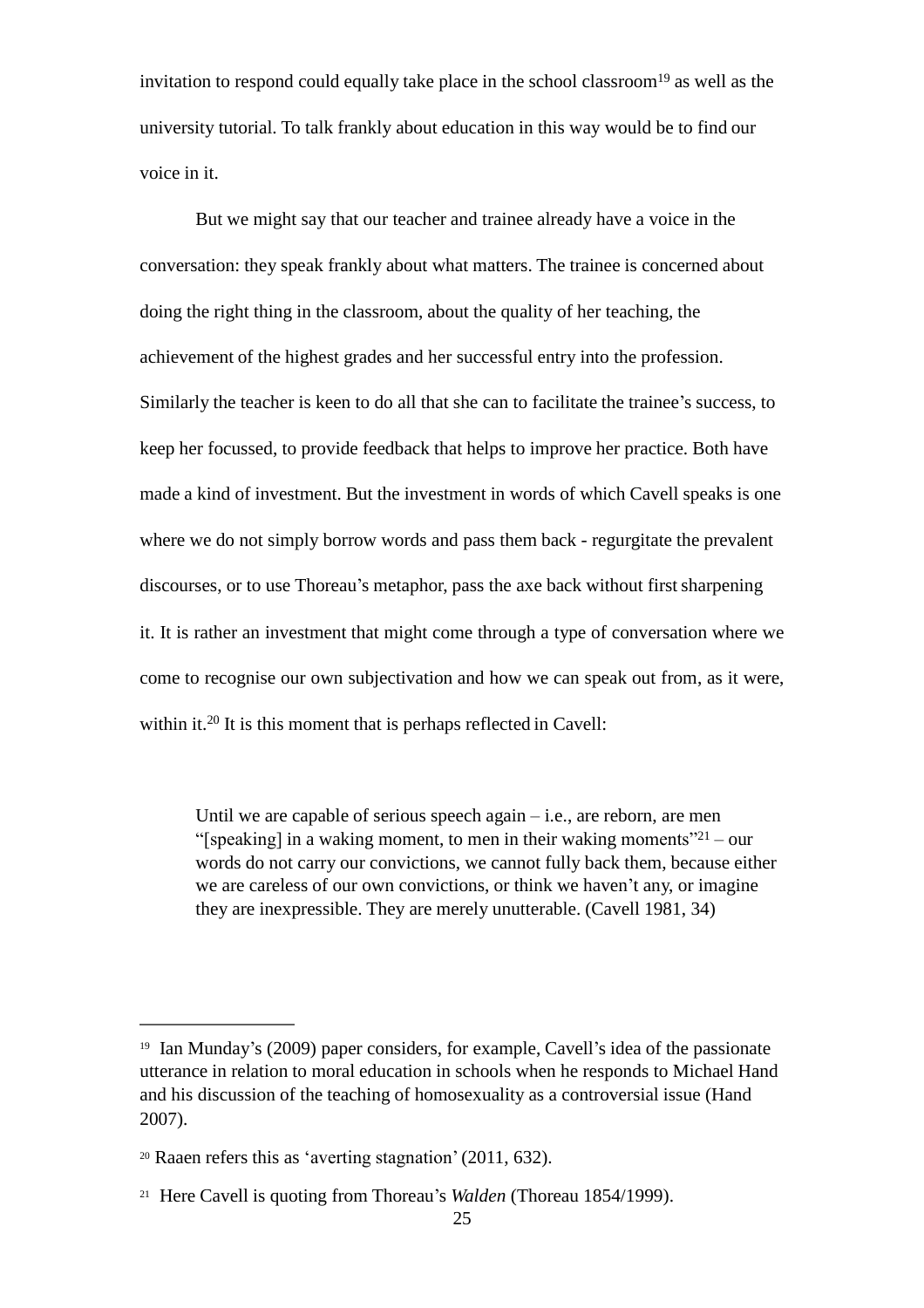We might argue further, though, that we can think about this type of conversation not only as a possibility for talking *about* education, but as educative itself. Richard Smith makes a similar point in relation to philosophy when he illustrates how it might be thought of in such terms as 'the enterprise of continuing conversations of an educative kind' (2009, 438). In his paper, Smith is writing primarily about the problem of thinking of philosophy as having a 'method'. The majority of the paper is in the form of a dialogue, a conversation between a 'teacher' – George - and students who take part in a seminar discussing, amongst other things, Plato's *Phaedrus*, the differences between the spoken and written word and the Rorty's distinction between systematic and edifying philosophy. The fact that my concern here is not primarily with conversations about philosophy may not be that important: what I have tried to show is that serious conversations about education can, and perhaps should, be educative themselves. Let me explore this briefly in relation again to film, and try out an analogy. In the Hollywood comedies of remarriage, Cavell points to what he sees as two main themes of this genre: the woman's 'demand for an education' by the man (1996, 13) and the man's reciprocal struggle for knowledge of the woman. Conversation is central here to the way in which these themes play out, to what Cavell calls 'the quarrel, the conversation of love' (1981a, 32). Relationships in education, between teacher and trainee or tutor and student, might be similarly revitalised through the kind of conversation that leads to knowledge of each other, to their mutual education. Quite clearly, the nature of the relationship between a teacher and trainee is different from that between the protagonists in the comedies of remarriage. *Adam's Rib* shows moments of intimacy between Adam and Amanda as a married couple: the pair appear in several scenes together in the bedroom; they give each other a massage; use nicknames for each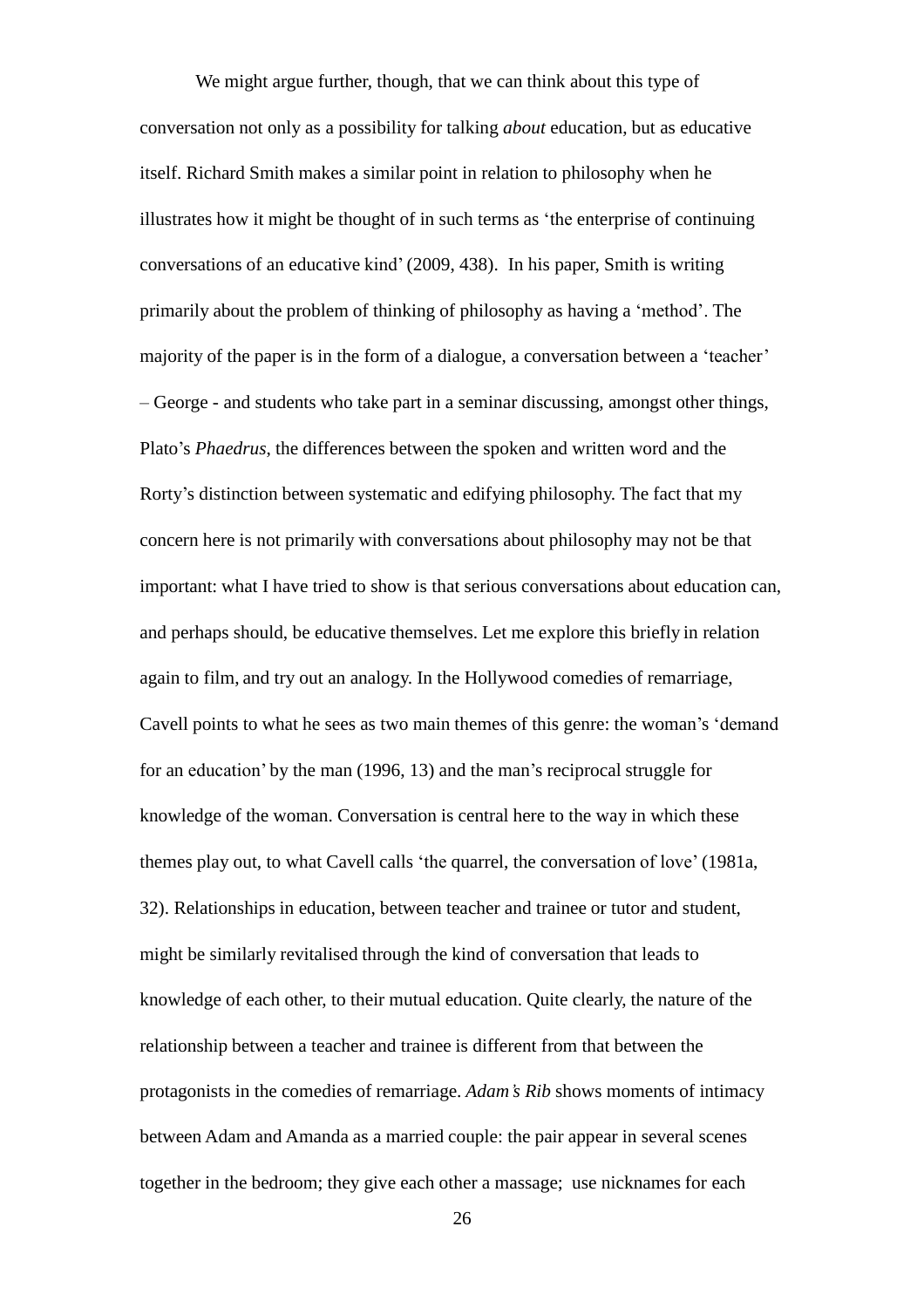other; engage in what Cavell refers to as 'mild sexual bi-play' (2004, 71). But there also exists a certain intimacy between teacher and trainee. Like in the marriage, it is a relationship built on trust, one where a break down in conversation threatens the very relationship itself. Perhaps this analogy is not entirely satisfactory, but it does draw attention to how the possibilities of conversation in which expressiveness, challenge and the demand for response are all key components, can lead to an enriching of an established relationship which is educative for both parties.

To talk of a responsibility to our words, to our need for 'serious speech' (Cavell 1981, 34), is part of an ongoing encounter with our words. To be in conversation is a way of daily contesting our inauthenticity. Daniel Ross (2006), in writing about Cavell's *Philosophy the Day After Tomorrow,* <sup>22</sup> notes that in the remarriage comedies the marriage is reaffirmed at the end of the film. This does not mean, however, that the couple will not face the same challenges another day; the conversation – just as our relationship to words – will be an ongoing task. Cavell captures this same sentiment, this idea of a continual investment in our words and lives, when he describes Adam and Amanda Bonner in the final scene of *Adam's Rib*:

Hatted, as for departure, away from us, they resume their adventure of desire, their pursuit of happiness, sometimes talking, sometimes not, always in conversation. (1981a, 228)

### **References**

Austin, J. L. 1975. *How to do things with words*. 2 nd ed. Cambridge MA: Harvard University Press.

Austin, J. L. 1979. *Philosophical papers*. 3 rd ed. Oxford: Oxford University Press.

 $22$  Ross, D. 2006. Screening the Past.

<http://www.latrobe.edu.au/screeningthepast/19/philosophy-day-after-tomorrow.html> (accessed June 29 2011).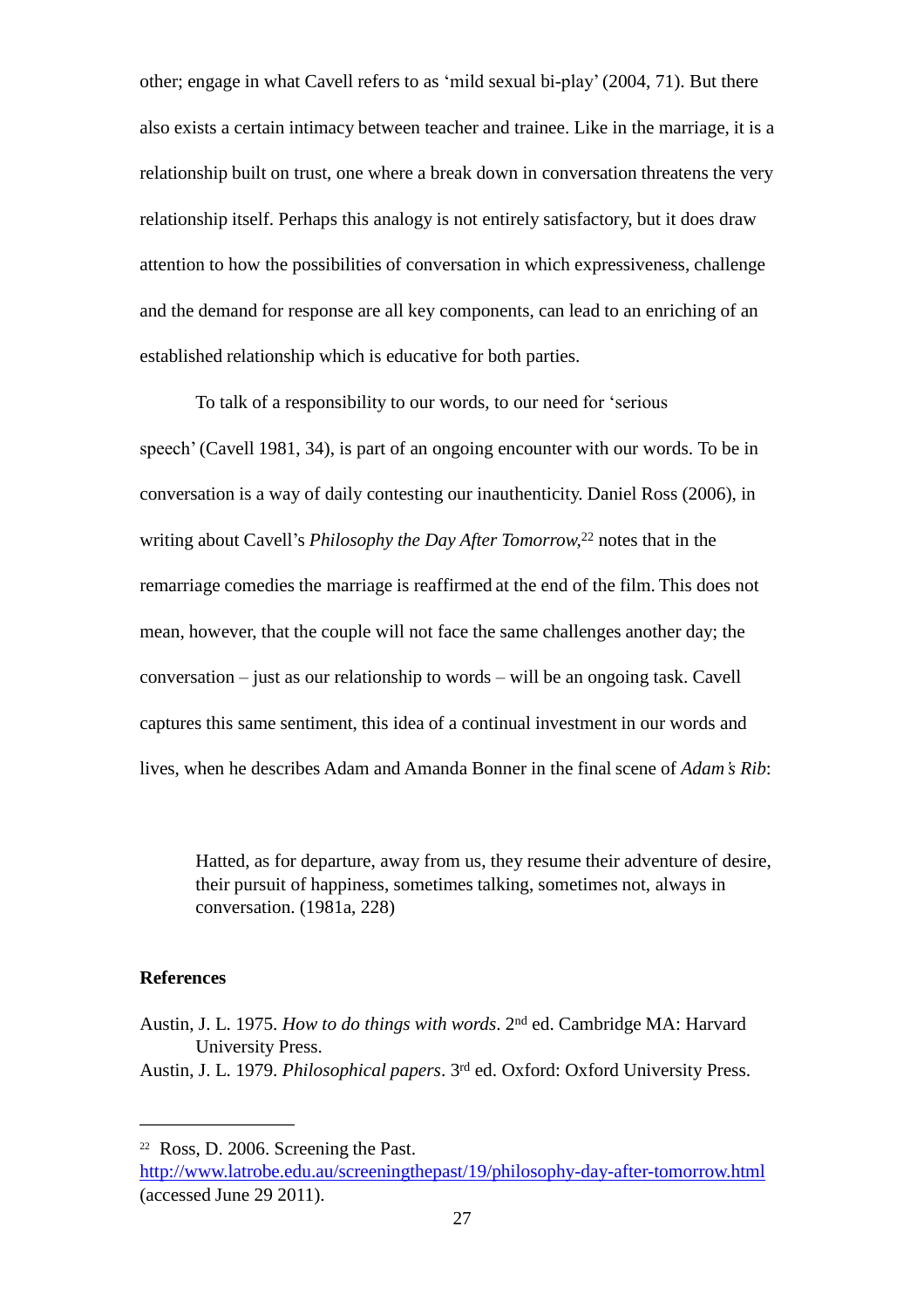- Bradbury, H., N. Frost, S. Kilminster and M. Zukas, eds. 2010. *Beyond reflective practice: New approaches to professional lifelong learning*. New York and London: Routledge.
- Campbell, E. 2008. The ethics of teaching as a moral profession. *Curriculum Inquiry* 38, no. 4: 357 – 385.
- Carr, D. 2003. *Making sense of education: An introduction to the philosophy and theory of education and teaching*. Abingdon: Routledge.
- Cavell, S. 1981. *The senses of Walden*. San Francisco: North Point Press.
- Cavell, S.1981a. *Pursuits of happiness: The Hollywood comedy of remarriage*. Cambridge MS: Harvard University Press.
- Cavell, S. 1990. *Conditions handsome and unhandsome: The constitution of*

*Emersonian perfectionism*. Chicago: The University of Chicago Press. Cavell, S. 1994. *A pitch of philosophy: Autobiographical exercises*. Cambridge MA: Harvard University Press.

- Cavell, S. 1994a. *In quest of the ordinary: Lines of skepticism and romanticism*. Chicago: University of Chicago Press.
- Cavell, S. 1996. *Contesting tears: The Hollywood melodrama of the unknown woman*. Chicago: The University of Chicago Press.
- Cavell, S. 2004. C*ities of words: Pedagogical letters on a register of the moral life*. Cambridge MS: The Belknap Press of Harvard University Press.
- Cavell, S. 2005. *Philosophy the day after tomorrow*. Cambridge MA: The Belknap Press of Harvard University Press.
- Foucault, M. 2001. *Fearless speech*. Los Angeles: Semiotext(e).
- Foucault, M. 2005. *The hermeneutics of the subject: Lectures at the Collège de France, 1981-82*. New York: Palgrave Macmillan.
- Fulford, A. 2009. Ventriloquising the voice: Writing in the university. *Journal of Philosophy of Education* 43, no. 2: 223 – 237.
- Gee, J.P. 2005. *An introduction to discourse analysis: Theory and method*, 2nd ed. London: Routledge.
- Green, J. 2011. *Education, professionalism and the quest for Accountability*. New York: Routledge.
- Hand, M. 2007. Should we teach homosexuality as a controversial issue? *Theory and Research in Education* 5, no. 1: 69 – 86.
- Johns, C. 1995. Framing learning through reflection with Carper's fundamental ways of knowing in nursing. *Journal of Advanced Nursing* 22, no. 2: 226-234.
- Mann, K., J. Gordon and A. MacLeod. (2009). Reflection and reflective practice in health professions education. *Advances in Health Science Education* 14, no. 4: 595-621.
- Martinez, D. M., M.F. Desiderio, and A. Papakonstantinou. 2010. Teaching: A job or a profession, the perception of educators. *The Educational Forum*, 74, no. 4:  $289 - 296.$
- Mercer, N. 2000. *Words and minds: How we use language to think together*. London: Routledge.
- Munday, I. 2009. Passionate utterance and moral education. *Journal of Philosophy of Education* 43, no. 1: 57 – 74.
- Noddings, N. 1992. *The challenge to care in schools: An alternative approach to education*. New York: Teachers'College Press.